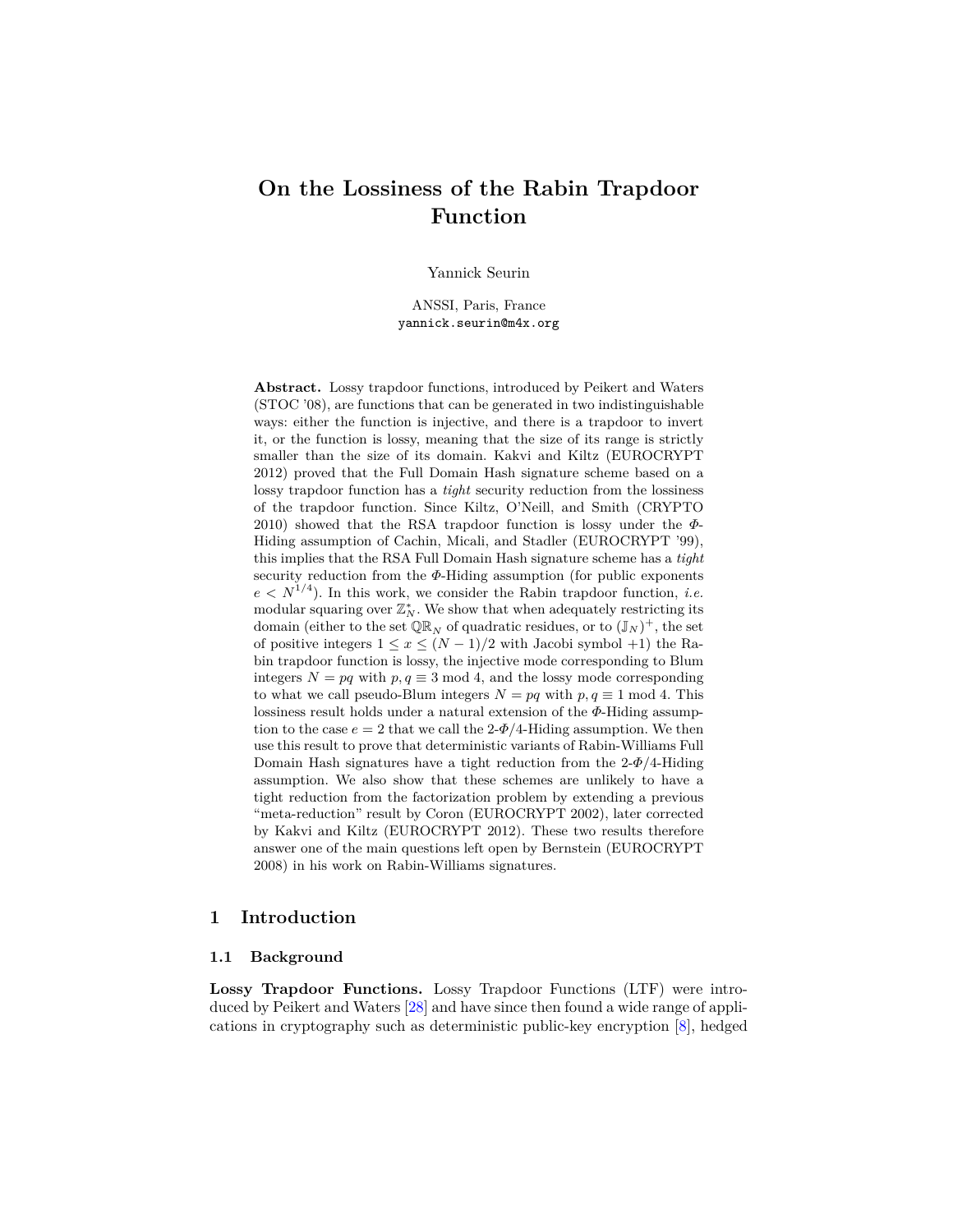public-key encryption [\[2\]](#page-16-1), and security against selective opening attacks [\[3,](#page-16-2) [14\]](#page-17-1) to name a few. Informally, an LTF consists of two families of functions: functions in the first family are injective (and efficiently invertible using some trapdoor), while functions in the second family are non-injective and hence lose information on their input. The key requirement for an LTF is that functions sampled from the first and the second family be computationally indistinguishable. Many constructions of LTF are known from various hardness assumptions such as DDH, LWE, etc. [\[28\]](#page-17-0). In particular, Kiltz, O'Neill, and Smith showed [\[24\]](#page-17-2) that the RSA trapdoor function  $f: x \mapsto x^e \mod N$ , where  $N = pq$  is an RSA modulus, is lossy under the *Φ*-Hiding assumption, introduced by Cachin, Micali, and Stadler [\[9\]](#page-16-3). When *e* is coprime with  $\phi(N)$  ( $\phi(\cdot)$  is Euler's totient function), *f* is injective on the domain  $\mathbb{Z}_N^*$ , while when *e* divides  $\phi(N)$  (but  $e^2$  does not), *f* is *e*-to-1 on  $\mathbb{Z}_N^*$ . The  $\Phi$ -Hiding assumption states that given  $(N, e)$  where  $e < N^{1/4}$ , it is hard to tell whether  $gcd(e, \phi(N)) = 1$  or  $e | \phi(N)$ , which corresponds to respectively the injective and lossy modes of the RSA function.

**Full Domain Hash Signatures.** Full Domain Hash (FDH) signatures [\[4\]](#page-16-4) are a class of signature schemes which can be based on any trapdoor function *f*: the signature of a message *m* is computed as  $\sigma = f^{-1}(H(m))$ , where *H* is some hash function (the secret signature key is the trapdoor enabling to invert  $f$ ). For a long time, the only known security result for FDH signatures, due to Coron [\[11\]](#page-16-5) (improving on a previous result [\[4\]](#page-16-4)), had been a *non-tight* reduction from the problem of inverting the trapdoor function, losing a factor *q<sup>s</sup>* (the maximal number of signature queries made by the forger). Recently, Kakvi and Kiltz [\[22\]](#page-17-3) showed that the FDH signature scheme, when based on a trapdoor function which is lossy, has a *tight* reduction from the problem of distinguishing the injective from the lossy mode of the LTF. In particular, this applies to RSA-FDH signatures with public exponents  $e < N^{1/4}$ , which hence have a tight security reduction from the  $\Phi$ -Hiding problem.<sup>1</sup> Moreover, in the same paper, Kakvi and Kiltz corrected a previous "meta-reduction" result due to Coron [\[12\]](#page-16-6) stating that the security reduction of  $[11]$  losing a factor  $q_s$  is essentially optimal. More precisely, they showed that when the trapdoor function is *certified* (meaning that there is an efficient algorithm distinguishing injective from non-injective members of the function family), any security reduction from inverting the trapdoor function to breaking FDH signatures must lose a factor *q<sup>s</sup>* (unless inverting the trapdoor function is easy). This applies in particular to RSA-FDH signatures with public exponents  $e > N^{1/4}$  since RSA is certified for these parameters [\[23\]](#page-17-4).

#### **1.2 Contributions of this Work**

**Lossiness of the Rabin Trapdoor Function.** We show that the Rabin trapdoor function, *i.e.* modular squaring, is lossy (with exactly one or two bits of lossiness) when adequately restricting its domain. Since any quadratic residue

 $1$  Tight security reductions are important for adequately setting security parameters, see the discussion of this point in [\[22\]](#page-17-3).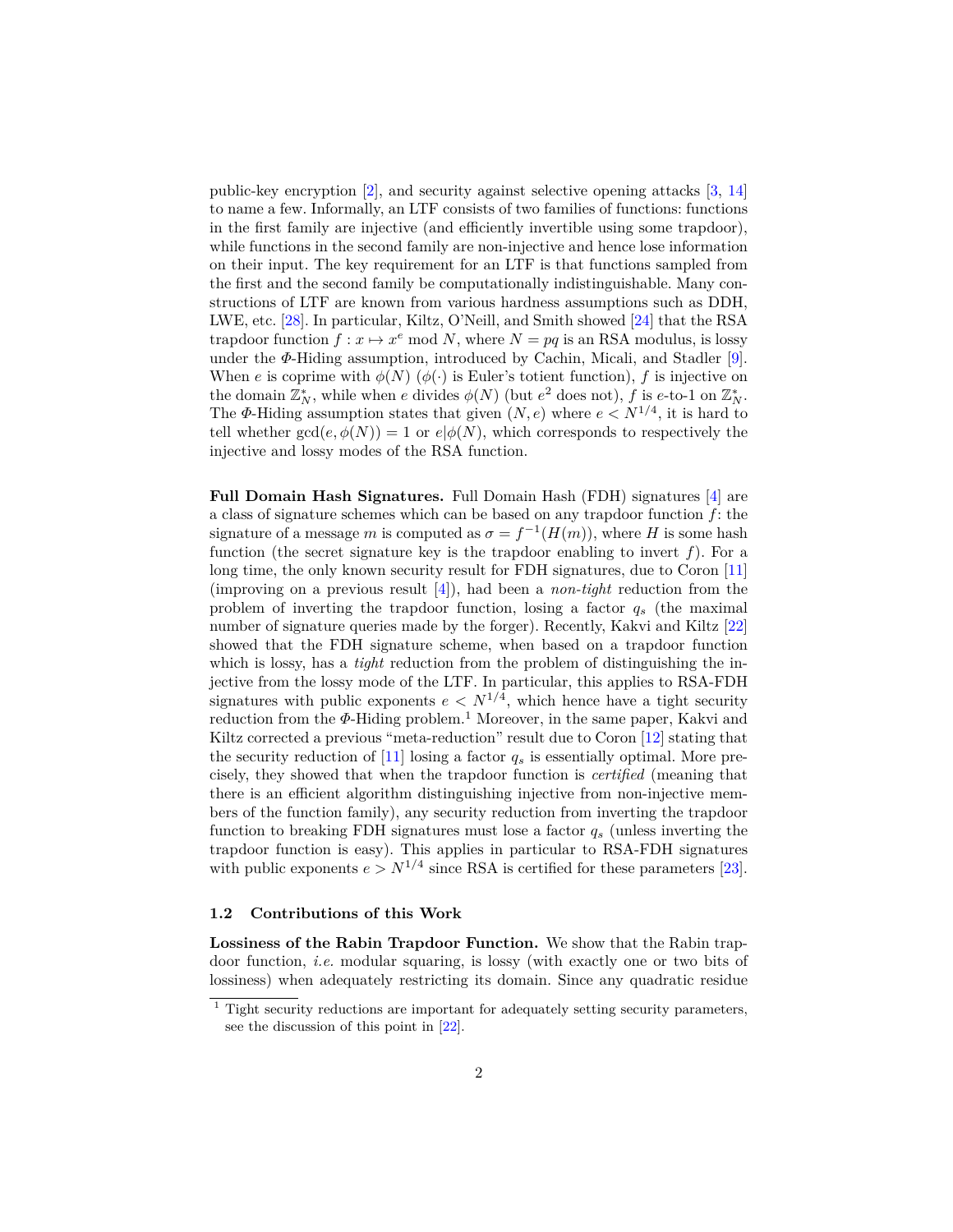modulo an RSA modulus  $N = pq$  has exactly four square roots, it is not immediately obvious how to render this function injective. It is well known that when *N* is a so-called Blum integer, *i.e.*  $p, q \equiv 3 \text{ mod } 4$ , any quadratic residue has a unique square root which is also a quadratic residue, named its *principal* square root. Hence, in this case, modular squaring defines a permutation over the set of quadratic residues  $\mathbb{QR}_N$ . One potential problem with this definition of the injective mode is that the domain of the permutation is (presumably) not efficiently recognizable (this is exactly the Quadratic Residuosity assumption). A different way to restrict the domain of modular squaring is to consider the set  $(\mathbb{J}_N)^+$  of integers  $1 \leq x \leq (N-1)/2$  with Jacobi symbol  $+1$  (which is efficiently recognizable). We show that when restricting its domain to either  $\mathbb{QR}_N$  or  $(\mathbb{J}_N)^+$ to make it injective, modular squaring becomes an LTF. The lossy mode corresponds to integers  $N = pq$  such that  $p, q \equiv 1 \mod 4$ , that we call pseudo-Blum integers. It can be shown that in that case, modular squaring becomes 4-to-1 over  $\mathbb{QR}_N$  and 2-to-1 over  $(\mathbb{J}_N)^+$ . Indistinguishability of the injective and lossy modes is then exactly the problem of distinguishing Blum from pseudo-Blum integers, which is equivalent to tell whether 2 divides  $\phi(N)/4$  or not. This can be seen as the extension of the traditional *Φ*-Hiding assumption to exponent  $e = 2$ , so that we call this problem the  $2-\Phi/4$ -Hiding problem. Details can be found in Sections [2](#page-5-0) and [3.](#page-9-0)

**Application to Rabin-Williams Signatures.** We apply our finding to the security of deterministic Rabin-Williams Full Domain Hash signatures. The Rabin signature scheme [\[29\]](#page-17-5) is one of the oldest provably secure digital signature scheme. Its security relies on the difficulty of computing modular square roots, which is equivalent to factoring integers. Given an RSA modulus  $N = pq$ , the general principle of Rabin signatures is to first map the message  $m \in \{0,1\}^*$  to a quadratic residue *h* modulo *N* using some hash function *H*, and then return a square root *s* of *h*. Since only  $1/4$  of integers in  $\mathbb{Z}_N^*$  are quadratic residues, directly using  $h = H(m) \text{ mod } N$  will fail for roughly 3 out of 4 messages. This can be coped with using a randomized padding. The simplest one, Probabilistic Full Domain Hash with  $\ell$ -bit salts ( $\ell$ -PFDH) [\[12\]](#page-16-6), computes  $h = H(r, m)$  for random  $\ell$ -bit salts  $r$ , until  $h$  is a quadratic residue ( $r$  is then included in the signature for verification). A way to avoid this probabilistic method is to use a tweak, as proposed by Williams  $[31]$ .<sup>2</sup> For any RSA modulus *N*, one can find four values  $\alpha_1, \alpha_2, \alpha_3, \alpha_4 \in \mathbb{Z}_N^*$  such that for any  $h \in \mathbb{Z}_N^*$ , there is a unique  $i \in [1, 4]$  such that  $\alpha_i^{-1}h \mod N$  is a quadratic residue.<sup>3</sup> When  $p \equiv 3 \mod 8$  and  $q \equiv 7 \mod 8$ , one can use the set of values  $\{1, -1, 2, -2\}$ . This way, the signature becomes a so-called tweaked square root  $(\alpha, s)$ , where *s* is a square root of

<sup>&</sup>lt;sup>2</sup> Williams' paper [\[31\]](#page-17-6) was primarily concerned with public key encryption. The idea of using a tweak for deterministic signing is implicit in the ISO/IEC 9796 standard published in 1991, and was later made more explicit in a paper by Kurosawa and Ogata [\[25\]](#page-17-7).

<sup>&</sup>lt;sup>3</sup> The sufficient condition for this is that the pairs of Legendre symbols  $(\frac{\alpha_i}{n}), (\frac{\alpha_i}{a})$ take each of the four values  $(1, 1)$ ,  $(-1, 1)$ ,  $(1, -1)$  and  $(-1, -1)$  for exactly one  $\alpha_i$ .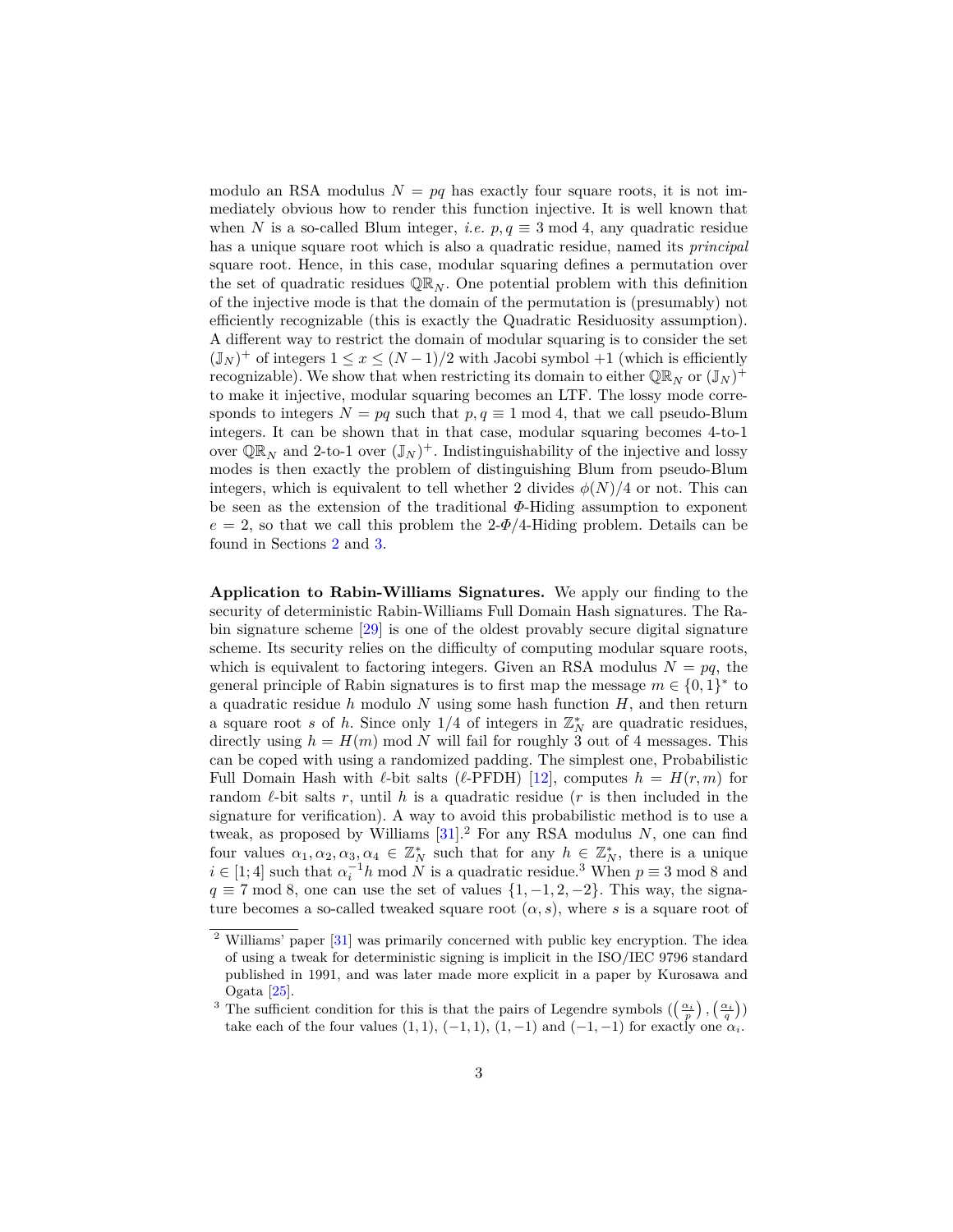$\alpha^{-1}H(m)$  mod *N* for the correct value  $\alpha \in \{1, -1, 2, -2\}$ , and the verification algorithm now checks whether  $\alpha s^2 = H(m) \text{ mod } N$ . This enables to define FDH Rabin-Williams signatures.

Since any quadratic residue modulo an RSA modulus *N* has four square roots, one must also specify which (tweaked) square root of the hash to use as the signature. There are basically two ways to proceed. The first one is simply to pick a square root at random. However, when no randomization (or randomization with only a small number of bits) is used in the input to the hash function, one must be careful not to output two non-trivially distinct square roots if the same message is signed twice, since this would reveal the factorization of the modulus *N*. In consequence, the signature algorithm must either be stateful and store all signatures previously output (which is cumbersome), or generate the bits for deciding which root to use pseudo-randomly.<sup>4</sup> However, in constrained environments, implementors might be reluctant to pay the additional cost of a pseudorandom function (moreover, how exactly this derandomization is done is not always precisely discussed, and may have security implications as explained in [\[26\]](#page-17-8)).

The second option is to define some deterministic rule telling which square root to use as the signature. The most popular way to do so is to use for *N* a Blum integer and to use the principal square root. A variant is to use what we call the absolute principal square root, *i.e.* |*s* mod *N*|, where *s* is the principal square root represented by an integer in  $[-(N-1)/2; (N-1)/2]$ . This turns out to also be the unique square root in  $(\mathbb{J}_N)^+$ . We will call these ways to choose a square root Principal Rabin-Williams (PRW) and Absolute Principal Rabin-Williams (APRW) respectively.<sup>5</sup> When no randomization in the input to the hash function is used, the signature algorithm then becomes entirely deterministic (without having to appeal to an auxiliary pseudorandom function), which is attractive from an implementation point of view.

Bernstein [\[7\]](#page-16-7) proposed an extensive study of possible variants of Rabin-Williams signature schemes depending on the length of the salt and the square root selection method. In particular, for FDH signatures, he showed a tight security reduction from the factoring assumption for the probabilistic square root selection method (Fixed Unstructured). On the other hand, for PRW and APRW, only a loose reduction from factoring is known using methods of Coron [\[11,](#page-16-5) [7\]](#page-16-7). Our main result is a tight security reduction from the 2-*Φ*/4-Hiding problem for the PRW and APRW schemes, building on the results of [\[22\]](#page-17-3). Details can be found in Section [4.](#page-12-0)

**Extending the Coron-Kakvi-Kiltz Meta-reduction Result.** Recall that Coron's meta-reduction result [\[12\]](#page-16-6) as corrected by Kakvi and Kiltz [\[22\]](#page-17-3) states that when the trapdoor function is *certified*, any security reduction from in-

<sup>4</sup> This method was called Fixed Unstructured Rabin-Williams in [\[7\]](#page-16-7), and Probabilistic Rabin-Williams (PRW) in [\[26\]](#page-17-8).

<sup>5</sup> PRW was called Fixed Principal in [\[7\]](#page-16-7) and Deterministic Rabin-Williams (DRW) in [\[26\]](#page-17-8), while APRW was called Fixed |Principal| in [\[7\]](#page-16-7).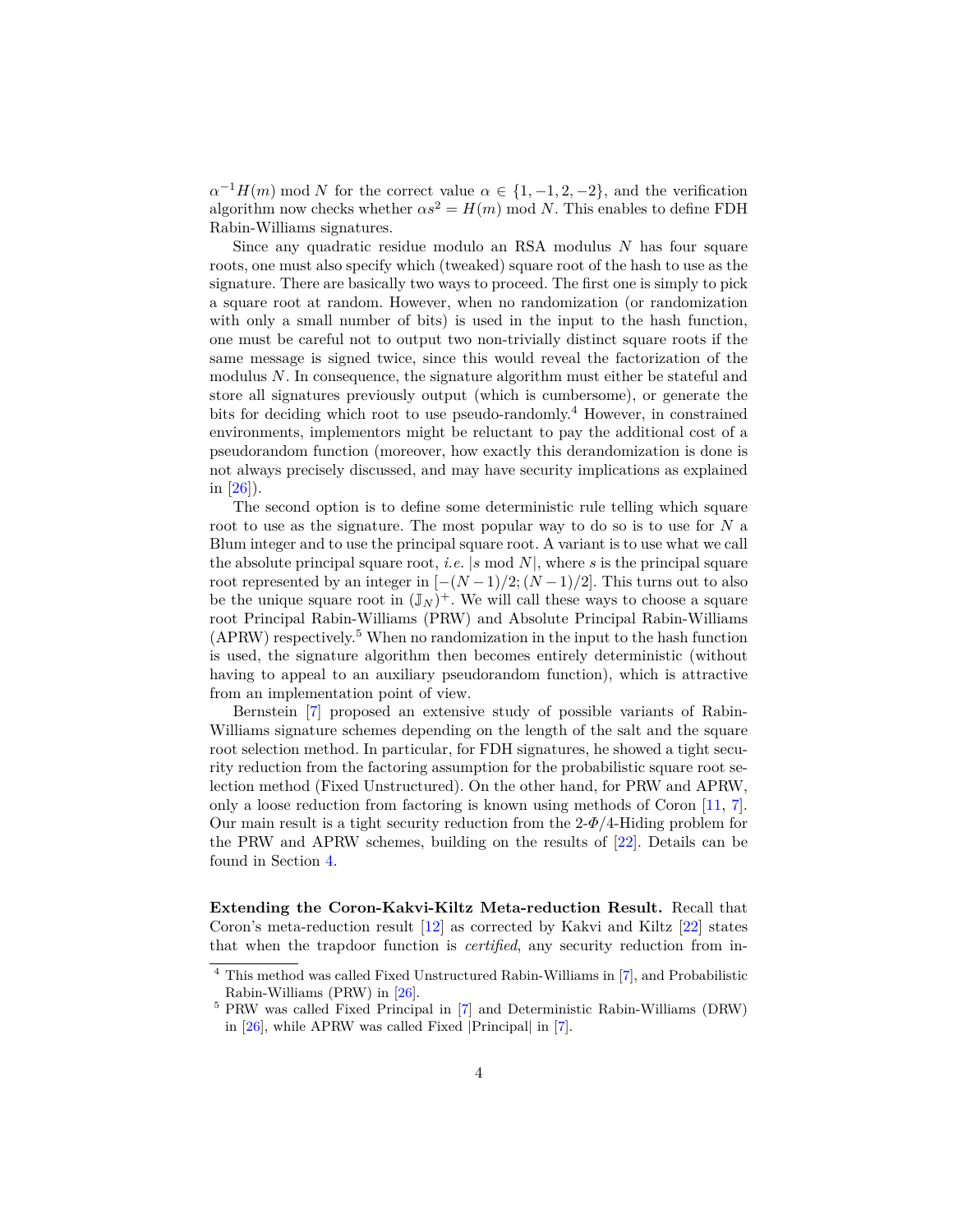verting the trapdoor function to breaking FDH signatures must lose a factor *qs*. Since this only applies for certified trapdoor functions, this leaves open the question of whether there might exist a tight reduction from inverting the trapdoor function to breaking FDH signatures when the trapdoor function is not certified. In particular, the question whether there exists a tight security reduction from factoring (or equivalently, computing modular square roots) for the PRW and APRW schemes was left as an open problem in [\[7\]](#page-16-7). However, we observe that the meta-reduction result still holds (namely, any security reduction from inverting the trapdoor function to breaking FDH signatures must lose a factor *qs*) when the underlying trapdoor function is *gap one-way*, meaning that inverting the injective mode of the function is hard even with the help of an oracle distinguishing injective from non-injective modes of the trapdoor function. This implies in particular that if factoring with the help of an oracle solving the  $2-\Phi/4$ -Hiding problem is hard, the PRW and APRW signature schemes cannot have a tight security reduction from the factorization problem. This essentially answers the open question of [\[7\]](#page-16-7) regarding the security reductions for these schemes. Details can be found in Section [5.](#page-15-0)

#### **1.3 Related and Future Work**

Two constructions of lossy trapdoor functions based on modular squaring were previously proposed, however they are slightly more complicated than the basic Rabin trapdoor function. Mol and Yilek [\[27\]](#page-17-9) gave a construction whose security relies on an assumption close in spirit (though more involved) to the 2- *Φ*/4-Hiding assumption. Freeman *et al.* [\[16\]](#page-17-10) gave a construction relying on the Quadratic Residuosity problem.

The cryptographic applications of the set  $(\mathbb{J}_N)^+$  when *N* is a Blum integer were previously considered by Goldwasser *et al.* [\[19\]](#page-17-11), Fischlin and Schnorr [\[15\]](#page-17-12), and Hofheinz and Kiltz [\[21\]](#page-17-13) (in this last paper, it was denoted  $\mathbb{QR}_{N}^{+}$  and named *group of signed quadratic residues*). In particular, it was showed in [\[21\]](#page-17-13) that under the factoring assumption, the Strong Diffie-Hellman problem [\[1\]](#page-16-8) is hard in this group.

The Coron-Kakvi-Kiltz meta-reduction result [\[12,](#page-16-6) [22\]](#page-17-3) was extended by Hofheinz *et al.* [\[20\]](#page-17-14) to the case where the signature scheme is re-randomizable (rather than with unique signatures).

Kiltz *et al.* [\[24\]](#page-17-2) showed that lossiness of RSA implies that the RSA-OAEP encryption scheme [\[5\]](#page-16-9) meets indistinguishability under chosen-plaintext attacks in the standard model (under appropriate assumptions on the hash functions used to instantiate OAEP). An interesting question is whether lossiness of the Rabin trapdoor function can be used to argue about the security of Rabin-OAEP encryption as was done in [\[24\]](#page-17-2) for RSA. Though from a theoretical point of view the results of [\[24\]](#page-17-2) apply to OAEP used with any LTF, they provide some meaningful security insurance only when the amount of lossiness is sufficiently high. This requires more careful investigation in the case of Rabin-OAEP. As a first step in this direction, we note that if "multi-primes" pseudo-Blum integers  $N = p_1 \cdots p_m$ , with  $p_1, \ldots, p_m \equiv 1 \mod 4$  are indistinguishable from 2-primes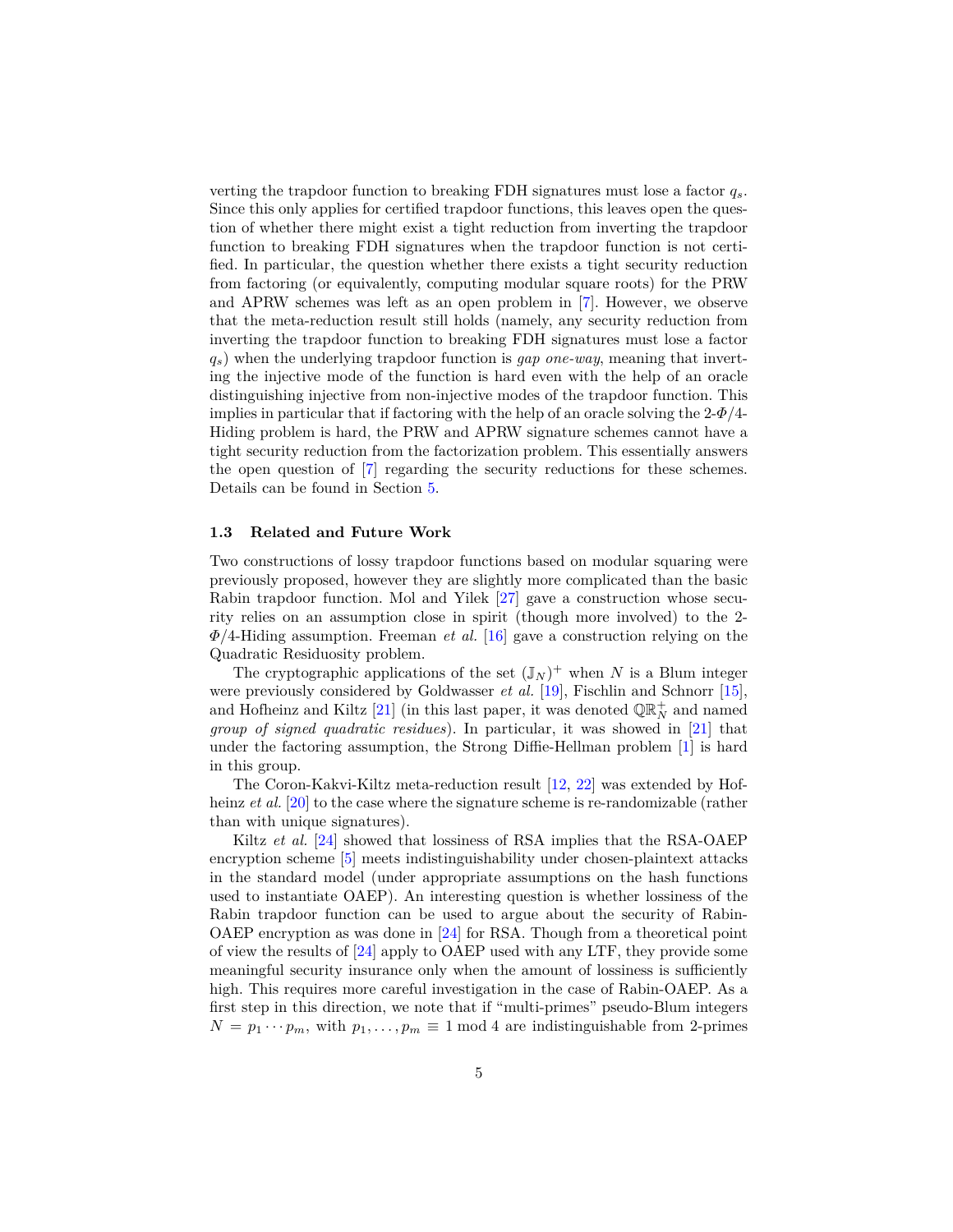pseudo-Blum integers, lossiness of the Rabin trapdoor function with domain  $(\mathbb{J}_N)^+$  can be amplified from 1 bit to  $m-1$  bits. Similar arguments were used for RSA in  $[24]$ .

## <span id="page-5-0"></span>**2 Preliminaries**

#### **2.1 General Notation**

The set of integers *i* such that  $a \leq i \leq b$  will be denoted [*a*; *b*]. The security parameter will be denoted  $k$ . A function  $f$  of the security parameter is said *negligible* if for any  $c > 0$ ,  $f(k) \leq 1/k^c$  for sufficiently large *k*. When *S* is a nonempty finite set, we write  $s \leftarrow s S$  to mean that a value is sampled uniformly at random from *S* and assigned to *s*. By  $z \leftarrow \mathcal{A}^{\mathcal{O}_1, \mathcal{O}_2, \dots} (x, y, \dots)$  we denote the operation of running the (possibly probabilistic) algorithm  $A$  on inputs  $x, y, \ldots$ with access to oracles  $\mathcal{O}_1, \mathcal{O}_2, \ldots$  (possibly none), and letting z be the output.

#### **2.2 Basic Definitions**

Given an (odd for most of what follows) integer *N*, the multiplicative group of integers modulo *N* is denoted  $\mathbb{Z}_N^*$ . This group has order  $\phi(N)$  where  $\phi(\cdot)$  is the Euler function. We denote  $\mathbb{J}_N$  the subgroup of  $\mathbb{Z}_N^*$  of all elements  $x \in \mathbb{Z}_N^*$  with Jacobi symbol  $\left(\frac{x}{N}\right) = 1$ . This subgroup has index 2 and order  $\phi(N)/2$  in  $\mathbb{Z}_N^*$ . Moreover it is efficiently recognizable even without the factorization of *N* since the Jacobi symbol is efficiently computable given only *N*. We also denote  $\mathbb{J}_N$ the coset of elements  $x \in \mathbb{Z}_N^*$  such that  $\left(\frac{x}{N}\right) = -1$ . Finally, we denote  $\mathbb{QR}_N$  the subgroup of quadratic residues of  $\mathbb{Z}_N^*$ . This subgroup is widely believed not to be efficiently recognizable when *N* is composite and its factorization is unknown: this is the Quadratic Residuosity assumption.

We will represent elements of  $\mathbb{Z}_N$  as signed integers in  $[-(N-1)/2, (N-1)/2]$ . Given an integer *x*, we denote |*x* mod *N*| the absolute value of *x* mod *N*. For any subset *S* ⊂  $\mathbb{Z}_N$ , we denote *S*<sup>+</sup> = *S*∩[1; (*N* −1)/2] and *S*<sup>−</sup> = *S*∩[−(*N* −1)/2; −1]. Note that  $(\mathbb{J}_N)^+$ ,  $(\mathbb{J}_N)^-$ ,  $(\mathbb{J}_N)^+$  and  $(\mathbb{J}_N)^-$  form a partition of  $\mathbb{Z}_N^*$ .

We call an integer  $N = pq$  which is the product of two distinct odd primes a *Blum integer* when  $p, q \equiv 3 \mod 4$ , and a *pseudo-Blum integer* when  $p, q \equiv 1$ 1 mod 4 , and we denote

 $B(k) = \{(N, p, q) : N = pq, p \neq q \text{ are } |k/2| \text{-bit primes with } p, q \equiv 3 \text{ mod } 4\}$  $\widetilde{\mathsf{Bl}}(k) = \{(N, p, q) : N = pq, p \neq q \text{ are } \lfloor k/2 \rfloor \text{-bit primes with } p, q \equiv 1 \text{ mod } 4 \}$ .

We call a Blum integer  $N = pq$  such that moreover  $p \equiv 3 \mod 8$  and  $q \equiv 7 \mod 8$ a *Williams integer*, and a pseudo-Blum integer such that  $p \equiv 5 \mod 8$  and *q* ≡ 1 mod 8 a *pseudo-Williams* integer. We denote

$$
Wi(k) = \{(N, p, q) \in Bl(k) : p \equiv 3 \mod 8, q \equiv 7 \mod 8\}
$$
  

$$
\widetilde{Wi}(k) = \{(N, p, q) \in \widetilde{Bl}(k) : p \equiv 5 \mod 8, q \equiv 1 \mod 8\}.
$$

Note that: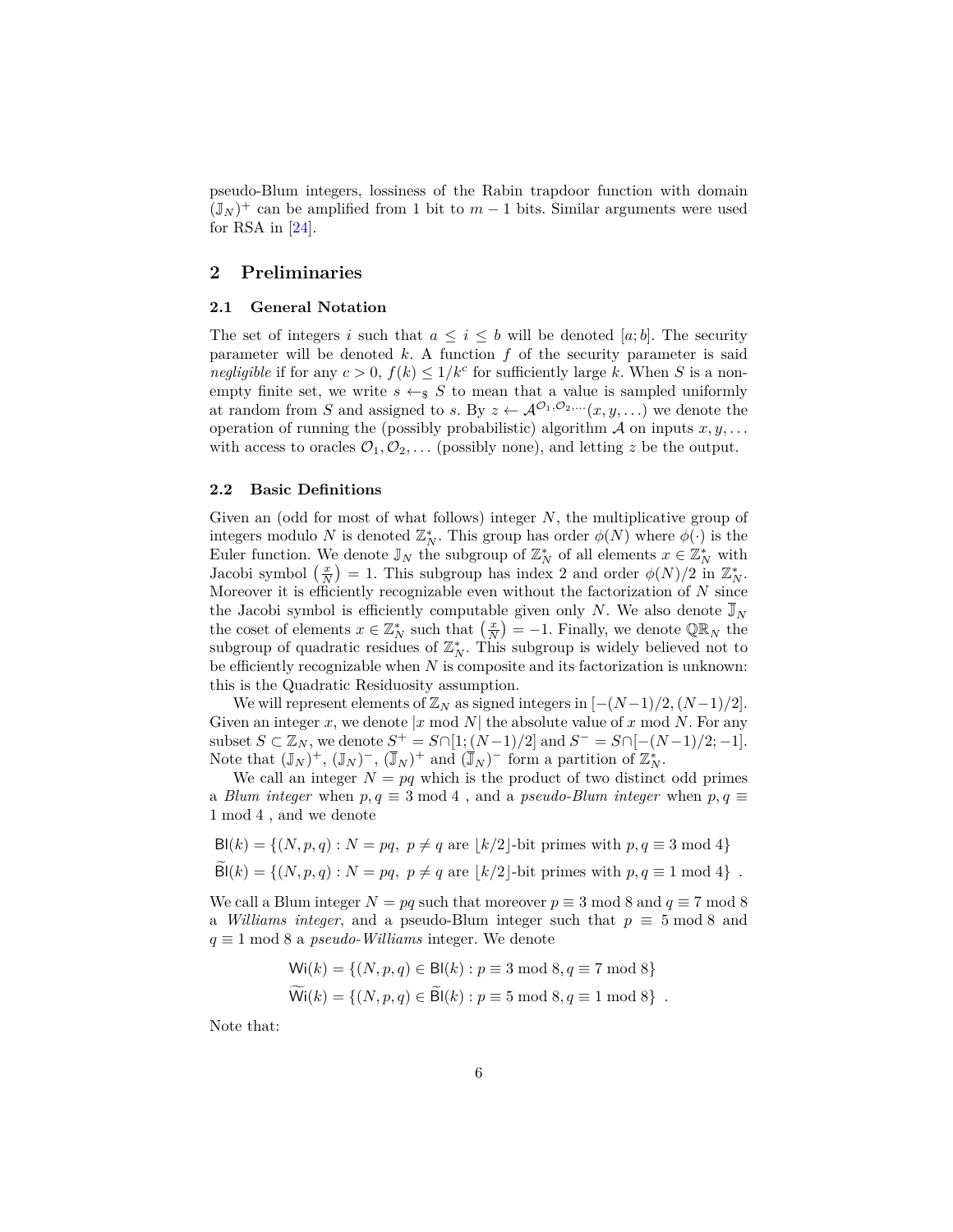- $-$  when *N* is a Blum integer,  $-1 \in \mathbb{J}_N \setminus \mathbb{Q}\mathbb{R}_N$ ;
- **–** when *N* is a pseudo-Blum integer, −1 ∈ QR*<sup>N</sup>* ;
- **–** when *N* is a Williams or a pseudo-Williams integer, 2 ∈ J*<sup>N</sup>* .

A quadratic residue modulo an RSA modulus  $N = pq$  has four square roots, two of which are in  $(\mathbb{Z}_N^*)^+$  and two of which are in  $(\mathbb{Z}_N^*)^-$ . The two square roots in  $(\mathbb{Z}_N^*)^+$  will be called the *absolute* square roots in what follows. The following lemma will be important when proving lossiness of the Rabin trapdoor function.

<span id="page-6-0"></span>**Lemma 1.** Let  $N = pq$  be a RSA modulus with  $N \equiv 1 \mod 4$ . Let  $x \in \mathbb{QR}_N$ , *and let s*<sup>1</sup> *and s*<sup>2</sup> *be the two absolute square roots of x (the two other square roots being* −*s*<sup>1</sup> *and* −*s*2*). Then:*

- $-$  *if*  $N$  *is a Blum integer, exactly one*  $s_i$  *is in*  $(\mathbb{J}_N)^+$  *and the other is in*  $(\mathbb{J}_N)^+$ *; moreover* if  $s_i \in (\mathbb{J}_N)^+$  then either  $s_i \in \mathbb{QR}_N$  or  $-s_i \in \mathbb{QR}_N$ ;
- $−$  *if N is a pseudo-Blum integer, then*  $s_1, s_2, −s_1, −s_2$  *are either all in*  $\mathbb{QR}_N$ *, or all in*  $\mathbb{J}_N \setminus \mathbb{Q}\mathbb{R}_N$ *, or all in*  $\mathbb{J}_N$ *.*

*Proof.* Consider  $x \in \mathbb{QR}_N$ . Denote  $x_p = x \mod p$  and  $x_q = x \mod q$ . Let also  $\pm r_p$  and  $\pm r_q$  denote the two square roots of respectively  $x_p$  (mod *p*) and  $x_q$ (mod *q*). The four square roots of *x* modulo *N* are obtained by combining  $\pm r_p$ and  $\pm r_q$  by the Chinese Remainder Theorem, *i.e.* there are to integers  $c_p$  and  $c_q$  such that the four square roots of *x* are  $\pm (pc_p r_q \pm qc_q r_p) \text{ mod } N$ . Assume that one of the two absolute square roots is  $s_1 = (pc_pr_q + qc_qr_p) \mod N$  (the reasoning is similar if it is  $-(pc_pr_q+qc_qr_p) \mod N$ . Then the other absolute square root satisfies  $s_2 = \alpha (pc_p r_q - qc_q r_p) \text{ mod } N$ , with  $\alpha = \pm 1$  so that:

$$
\left(\frac{s_2}{p}\right) = \left(\frac{\alpha}{p}\right) \left(\frac{-1}{p}\right) \left(\frac{s_1}{p}\right) \quad \text{and} \quad \left(\frac{s_2}{q}\right) = \left(\frac{\alpha}{q}\right) \left(\frac{s_1}{q}\right) \enspace .
$$

Consequently:

- **–** when *N* is a Blum integer, *s*<sup>1</sup> and *s*<sup>2</sup> have opposite Jacobi symbols; moreover, assuming  $s_1 \in (\mathbb{J}_N)^+$  then since  $-1$  is a non-quadratic residue, either  $s_1 \in$  $\mathbb{QR}_N$  or  $-s_1 \in \mathbb{QR}_N$ ;
- **–** when *N* is a pseudo-Blum integer, we see that

$$
\left(\frac{s_1}{p}\right) = \left(\frac{-s_1}{p}\right) = \left(\frac{s_2}{p}\right) = \left(\frac{-s_2}{p}\right)
$$
  
and 
$$
\left(\frac{s_1}{q}\right) = \left(\frac{-s_1}{q}\right) = \left(\frac{s_2}{q}\right) = \left(\frac{-s_2}{q}\right)
$$

*,*

from which the claim on the localization of the four square roots follows.

This concludes the proof.  $\Box$ 

Hence when  $N$  is a Blum integer, the two absolute square roots can easily be distinguished through their Jacobi symbol. In the following, given a Blum integer *N* and  $x \in \mathbb{QR}_N$ , we will call the unique square root of *x* which is in  $\mathbb{QR}_N$  the *principal* square root of *x*, and denote it  $psr(x)$ . We will also call the unique square root of x which is in  $(\mathbb{J}_N)^+$  the *absolute principal* square root of x, and will denote it  $|\text{psr}|(x)$ . The notation is chosen so that  $|\text{psr}|(x) = |\text{psr}(x) \bmod N|$ .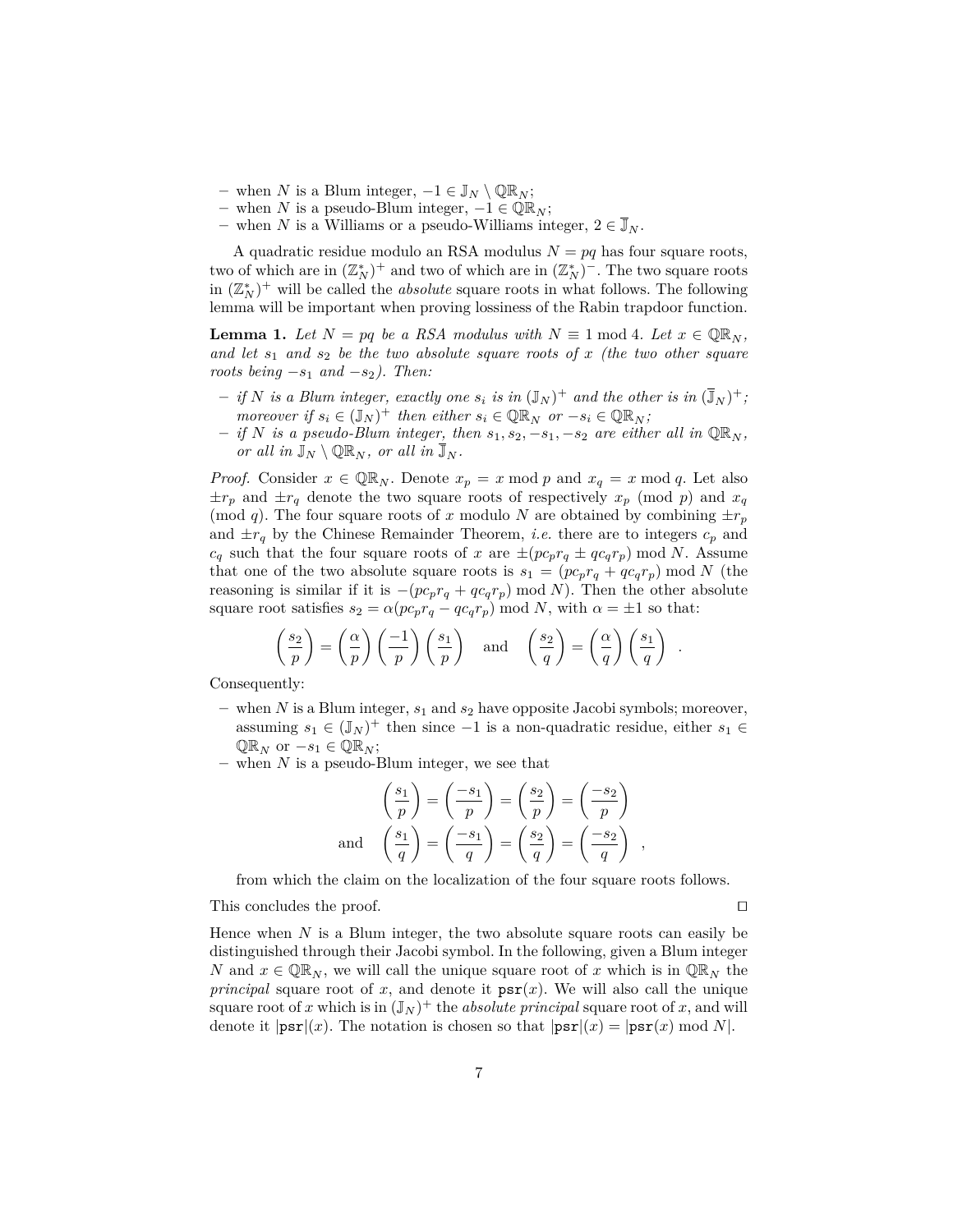**Tweaked Square Roots.** Let *N* be a Williams integer. Then for any  $x \in$  $\mathbb{Z}_N^*$  there is a unique  $\alpha \in \{1, -1, 2, -2\}$  such that  $\alpha^{-1}x \mod N$  is a quadratic residue.<sup>6</sup> The four pairs  $(\alpha, s_i)_{i=1,\dots,4}$  where  $(s_i)_{i=1,\dots,4}$  are the four square roots of  $\alpha^{-1}x$  mod N are named the *tweaked square roots* of x, and  $\alpha$  is named the tweak. Hence,  $(\alpha, s)$  with  $\alpha \in \{1, -1, 2, -2\}$  is a tweaked square root of  $x \in \mathbb{Z}_N^*$ *iff*  $\alpha s^2 = x \mod N$ . By extension, the principal tweaked square root of *x* is the unique tweaked square root  $(\alpha, s)$  such that  $s \in \mathbb{QR}_N$ , and the absolute principal tweaked square root is the unique tweaked square root  $(\alpha, s)$  such that  $s \in (\mathbb{J}_N)^+$ . Overloading the notation, they will be denoted respectively  $\text{psr}(x)$ and  $|\text{psr}|(x)$ .

#### **2.3 Trapdoor Functions**

We recall some formal definitions associated with trapdoor functions (we follow closely the ones of [\[22\]](#page-17-3)). We also introduce the concept of *gap one-way trapdoor function*, which is informally a trapdoor function which is hard to invert even when given access to an oracle which tells whether a member of the family is injective or lossy.

<span id="page-7-0"></span>**Definition 1 (Trapdoor Function).** *A trapdoor function (TDF) is a tuple of polynomial-time algorithms* TDF = (InjGen*,* Eval*,* Invert) *with the following properties:*

- **–** InjGen(1*<sup>k</sup>* )*: a probabilistic algorithm which on input the security parameter*  $1^k$ , outputs a public description pub *(with implicitly understood domain*  $\mathcal{D}_{\text{pub}}$ ) *and a trapdoor* td*;*
- **–** Eval(pub*, x*)*: a deterministic algorithm which on input* pub *and a point x* ∈  $\mathcal{D}_{\text{pub}}$ *, outputs a point*  $y \in \{0,1\}^*$ ; we denote  $f_{\text{pub}} : x \mapsto \text{Eval}(\text{pub}, x)$ ;
- **–** Invert(td*, y*)*: a deterministic algorithm which on input* td *and a point y* ∈  $\{0,1\}^*$ , outputs a point  $x \in \mathcal{D}_{\text{pub}}$  when  $y \in f_{\text{pub}}(\mathcal{D}_{\text{pub}})$  (and  $\perp$  otherwise).

*We require that for any k and any* (pub,  $td$ ) *possibly output by*  $InjGen(1<sup>k</sup>)$ *, the function*  $f_{\text{pub}}$  :  $x \mapsto \text{Eval(pub}, x)$  *be injective, and*  $y \mapsto \text{Invert}(td, y)$  *be its inverse*  $f_{\text{pub}}^{-1}$ . We also require that  $\mathcal{D}_{\text{pub}}$  and  $f_{\text{pub}}(\mathcal{D}_{\text{pub}})$  be efficiently samplable.

**Definition 2 (One-Way TDF).** *A trapdoor function* TDF = (InjGen*,* Eval*,* Invert) *is said to be*  $(t, \varepsilon)$ *-one-way if for any adversary* A *running in time at most t, one has:*

 $\Pr\left[\text{pub} \leftarrow \text{InjGen}(1^k), x \leftarrow_\$ \mathcal{D}_{\text{pub}}, x' \leftarrow \mathcal{A}(\text{pub}, \text{Eval}(\text{pub}, x)) : x' = x\right] \leq \varepsilon$ .

**Definition 3 (Certified TDF).** *A trapdoor function* TDF = (InjGen*,* Eval*,* Invert) *is said to be* certified *if there exists a deterministic polynomial-time algorithm* Certify *which, on input an arbitrary string* pub *(not necessarily generated by* InjGen*)* returns 1 iff the function  $x \mapsto$  Eval(pub, x) is injective over  $\mathcal{D}_{\text{pub}}$ .

<sup>&</sup>lt;sup>6</sup> This follows easily from the fact that the pairs of Legendre symbols  $(\left(\frac{\alpha}{p}\right), \left(\frac{\alpha}{q}\right))$  for  $\alpha = 1, -1, 2,$  and  $-2$  are respectively  $(1, 1), (-1, -1), (-1, 1)$  and  $(1, -1)$ .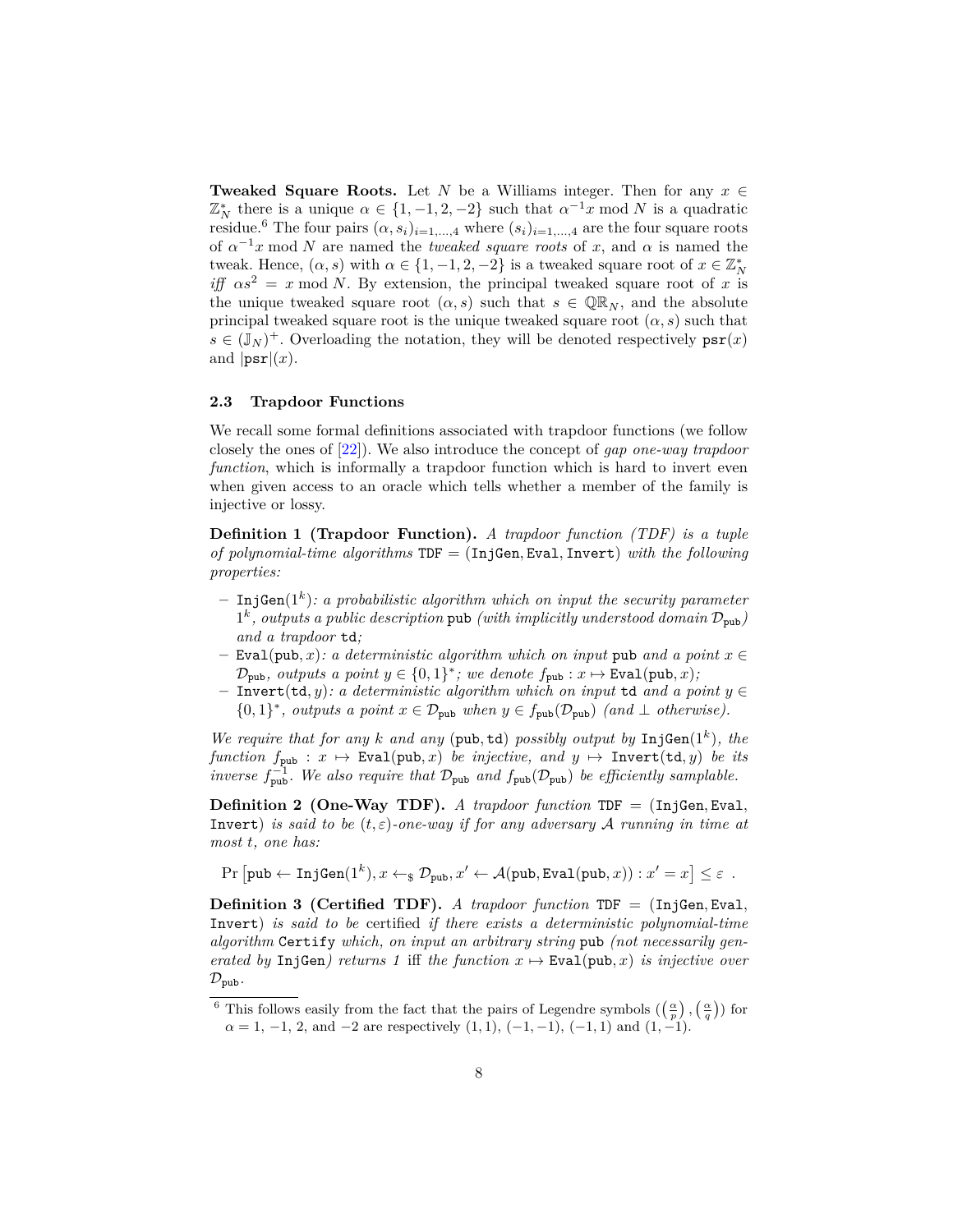**Definition 4 (Lossy TDF).** *A lossy trapdoor function (LTF) with absolute lossiness*  $\ell$  *is a tuple of algorithms* LTF = (InjGen, LossyGen, Eval, Invert) *such that* (InjGen*,* Eval*,* Invert) *is a TDF as per Definition [1,](#page-7-0) and moreover* LossyGen *is a probabilistic algorithm which on input* 1 *k , outputs a public de*scription  $\text{pub}'$  such that the range of the function  $f_{\text{pub}'} : x \mapsto \text{Eval}(\text{pub}', x)$  over  $\mathcal{D}_{\text{pub}}$  *satisfies:* 

$$
\frac{|\mathcal{D}_{\text{pub}'}|}{|f_{\text{pub}'}(\mathcal{D}_{\text{pub}'})|} \geq \ell.
$$

*We say that* LTF *is* (*t, ε*)*-secure if for any adversary* A *running in time at most t, the following advantage is less than ε:*

 $\Pr[(\text{pub}, \text{td}) \leftarrow \text{InjGen}(1^k): 1 \leftarrow \mathcal{A}(\text{pub})]$  $- \Pr[\text{pub}' \leftarrow \text{LossyGen}(1^k) : 1 \leftarrow \mathcal{A}(\text{pub}')]$ .

*We say that* LTF *is a regular*  $(\ell, t, \varepsilon)$ *-lossy trapdoor function if* LTF *is*  $(t, \varepsilon)$ *-secure* and all functions generated by LossyGen are  $\ell$ -to-1 on  $\mathcal{D}_{\text{pub}}$ .

*Remark 1.* One can easily show that if TDF is a regular  $(\ell, t, \varepsilon)$ -lossy TDF, then it is  $(t', \varepsilon')$ -one way with  $t' \simeq t$  and  $\varepsilon' \leq \varepsilon + 1/\ell$ . Note in particular that asymptotically, if  $\ell = \mathcal{O}(1)$  is constant (as is the case for the trapdoor functions considered in this paper), this only implies that TDF is weakly one-way [\[18\]](#page-17-15).

**Definition 5 (Gap One-Way TDF).** *A trapdoor function*  $TDF = (InjGen,$ Eval*,* Invert) *is said* (*t, ε, n*)*-gap one-way if for any adversary* A *running in time at most t and making at most n queries to a Certify(.) oracle which on input a string* pub, *returns* 1 iff *the function*  $x \mapsto \text{Eval}(\text{pub}, x)$  *is injective over* Dpub*, one has:*

$$
\Pr\left[\text{pub} \leftarrow \text{InjGen}(1^k), x \leftarrow \$ \mathcal{D}_{\text{pub}},
$$
\n
$$
x' \leftarrow \mathcal{A}^{\text{Certify}(\cdot)}(\text{pub}, \text{Eval}(\text{pub}, x)) : x' = x \right] \le \varepsilon.
$$

Informally, for a lossy TDF, being gap one-way means that inverting the injective mode of the function cannot be black-box reduced to the lossiness of the TDF. Note that for a certified TDF, being gap one-way is equivalent to being one-way since the Certify oracle can be efficiently implemented.

#### <span id="page-8-0"></span>**2.4 Signature Schemes**

A signature scheme *Σ* is a tuple of algorithms (*Σ.*KeyGen, *Σ.*Sig, *Σ.*Ver) where *Σ.*KeyGen(1*<sup>k</sup>* ) outputs a pair of public/secret key (pk*,* sk), *Σ.*Sig(sk*, m*), on input a secret key sk and a message  $m \in \{0,1\}^*$ , outputs a signature  $\sigma$ , and *Σ.*Ver(pk, *m*, *σ*), on input a public key pk, a message *m*, and a purported signature  $\sigma$ , either outputs 1 (accepts) or 0 (rejects). A signature scheme is said to have *unique signatures* if for all *k*, for any public key pk possibly output by KeyGen(1<sup>k</sup>), and any message  $m \in \{0,1\}^*$ , there is exactly one string  $\sigma$  such that  $\text{Ver}(pk, m, \sigma)$  accepts. The usual security definition for a signature scheme is existential unforgeability under chosen-message attacks (EUF-CMA security). We recall this definition in the full version of the paper  $[30]$ .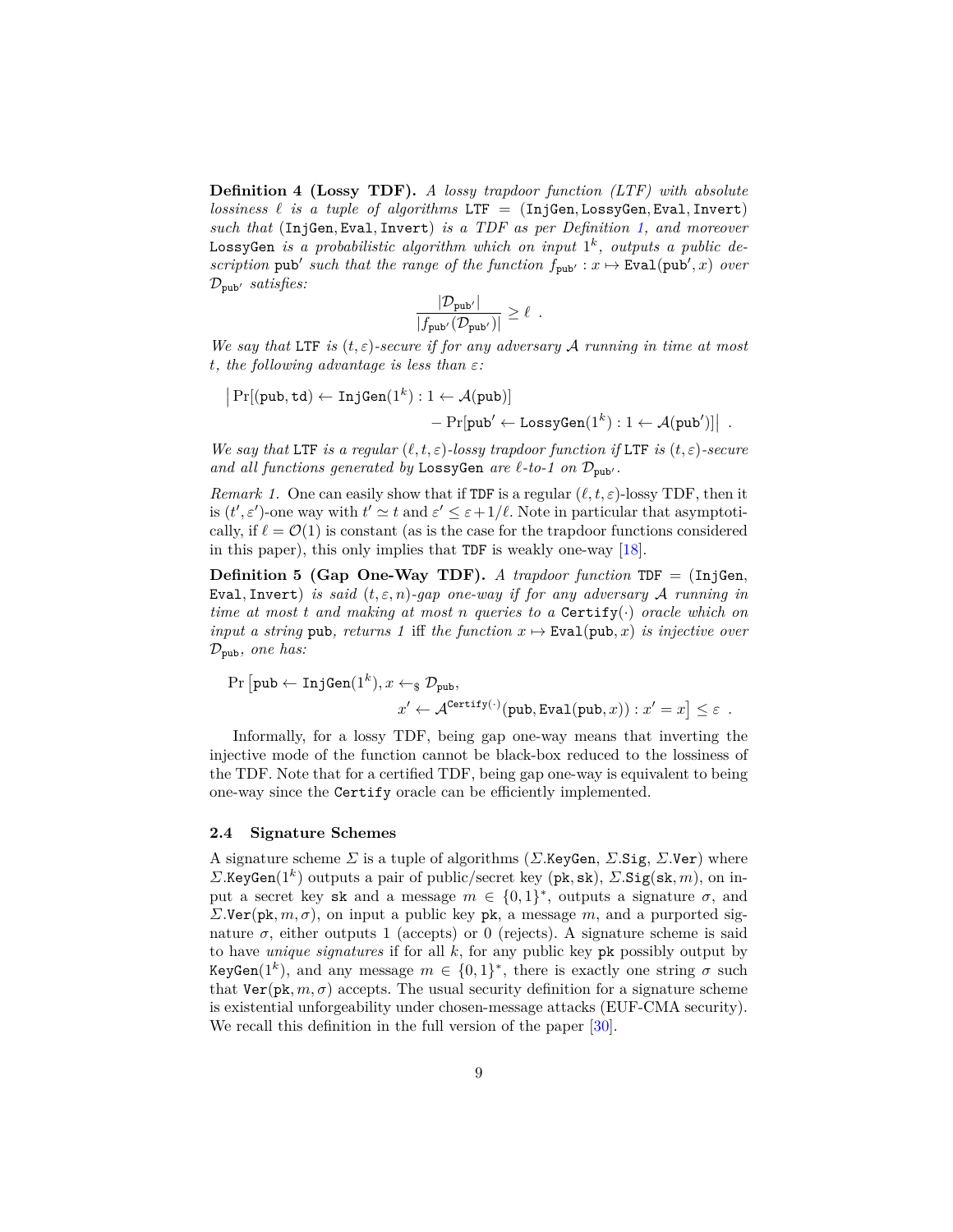**FDH Signatures Based on an Arbitrary TDF.** Let TDF = (InjGen*,* Eval*,* Invert) be a trapdoor function. The Full Domain Hash signature scheme TDF-FDH is defined as follows: the key generation algorithm  $KeyGen(1^k)$  runs InjGen(1<sup>k</sup>) to obtain (pub, td), selects a random hash function  $H: \{0,1\}^* \to$  $f_{\text{pub}}(\mathcal{D}_{\text{pub}})$ , and sets  $pk = (\text{pub}, H)$  and  $sk = td$ . The signature algorithm, on input td and *m*, computes  $h = H(m)$  and returns  $\sigma = \text{Invert}(\text{td}, h)$ . The verification algorithm, on input pub, *m* and  $\sigma$ , checks that Eval(pub,  $\sigma$ ) =  $H(m)$ . This scheme can be shown EUF-CMA secure in the Random Oracle Model under the assumption that TDF is (strongly) one-way  $[4, 11]$  $[4, 11]$  $[4, 11]$ , but the reduction loses a factor  $q_s$ , where  $q_s$  is the maximal number of signature queries of the adversary, and this loss cannot be avoided assuming that TDF is certified [\[12,](#page-16-6) [22\]](#page-17-3).

# <span id="page-9-0"></span>**3 The 2-***Φ***/4-Hiding Assumption and Lossiness of the Rabin Trapdoor Function**

#### **3.1 Definition**

We introduce the 2-*Φ*/4-Hiding assumption, an extension of the traditional *Φ*-Hiding assumption to the case  $e = 2$ . The  $\Phi$ -Hiding assumption, introduced by Cachin *et al.* in [\[9\]](#page-16-3), roughly states that given an RSA modulus  $N = pq$  and a random prime  $3 \le e \le N^{1/4}$ , it is hard to distinguish whether *e* divides  $\phi(N)$ or not (when  $e \geq N^{1/4}$  and  $e | \phi(N)$ , *N* can be factored using Coppersmith's method for finding small roots of univariate modular equations [\[10,](#page-16-10) [9\]](#page-16-3)). Kiltz *et al.* [\[24\]](#page-17-2) were the first to observe that the *Φ*-Hiding assumption can be interpreted in terms of lossiness of the RSA trapdoor permutation.

The original definition of the *Φ*-Hiding assumption was formulated for primes *e* randomly drawn in [3;  $N^{1/4}$ ]. Since in practice RSA is often used with a fixed, small prime  $e$  (*e.g.*  $e = 3$  or  $e = 2^{16} + 1$ ), Kakvi and Kiltz [\[22\]](#page-17-3) introduced the Fixed-Prime *Φ*-Hiding assumption, which states, for a fixed prime *e*, that it is hard, given an RSA modulus  $N = pq$ , to distinguish whether *e* divides  $\phi(N)$  or not (the exact statement of the assumption is slightly different for *e* = 3 and  $e > 3$  in order to avoid trivial distinguishers). The 2- $\Phi$ /4-Hiding assumption is the extension of the Fixed-Prime  $\Phi$ -Hiding assumption to the case  $e = 2$ . Since for an RSA modulus *N* (more generally for any number which has at least two distinct prime factors) one always has that 4 divides  $\phi(N)$ , the problem will be to distinguish whether 2 divides  $\phi(N)/4$  or not. Moreover, when  $N \equiv 3 \mod 4$ , one can check that 2 always divides  $\phi(N)/4$ , so that the instances will be restricted to RSA moduli such that  $N \equiv 1 \mod 4$ . As a matter of fact, distinguishing whether 2 divides  $\phi(N)/4$  or not when  $N \equiv 1 \mod 4$  turns out to be equivalent to distinguishing Blum integers from pseudo-Blum integers. Indeed, if *N* is a Blum integer, then  $p = 4p' + 3$  and  $q = 4q' + 3$ , so that  $\phi(N) = 4(2p' + 1)(2q' + 1)$  and  $2 \nmid (\phi(N)/4)$ . On the other hand, if *N* is a pseudo-Blum integer, then  $p = 4p' + 1$ and  $q = 4q' + 1$ , so that  $\phi(N) = 16p'q'$  and  $2|(\phi(N)/4)$ . We now precisely formalize the assumption.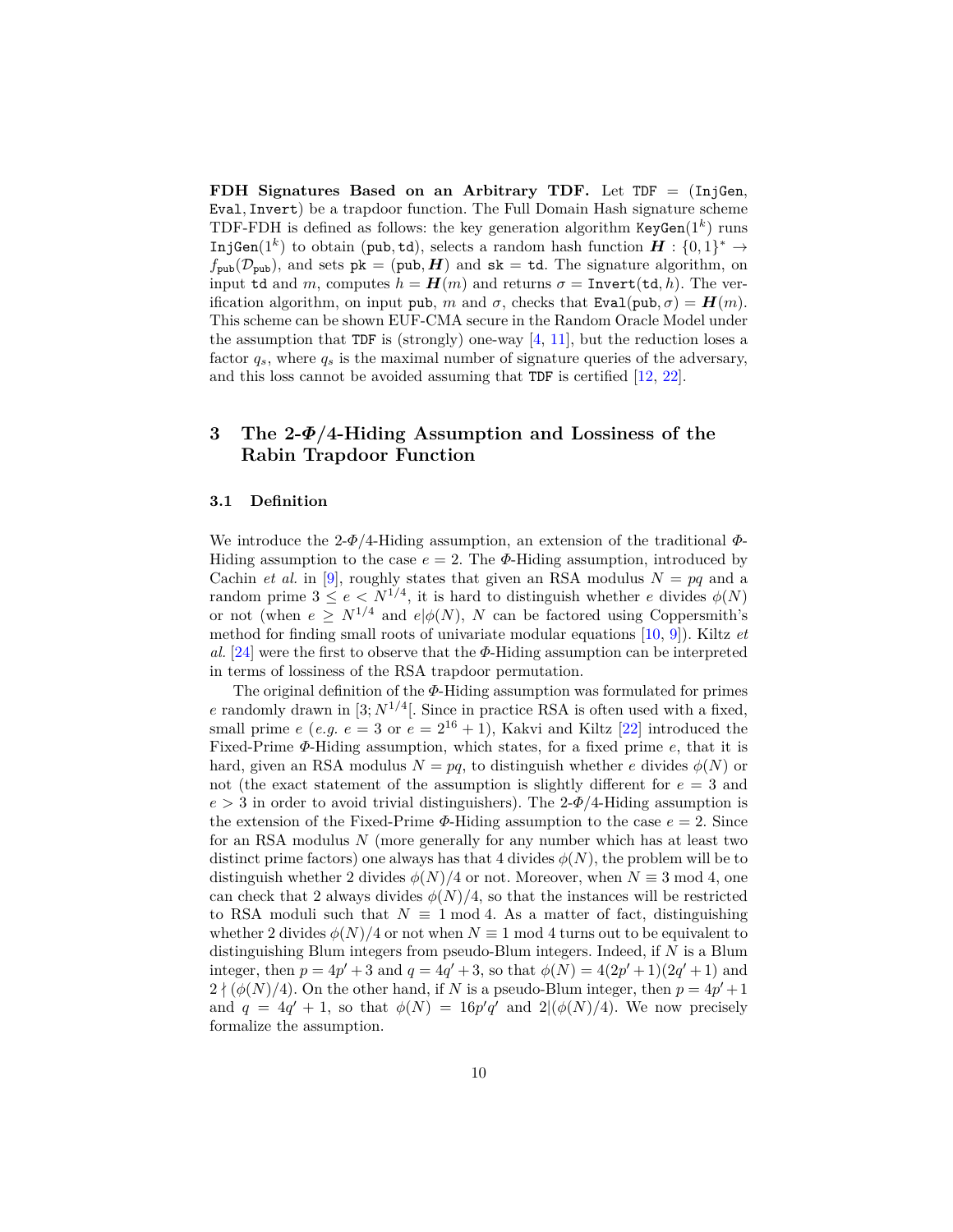**Definition 6 (2-***Φ***/4-Hiding Assumption).** *We say that the 2-Φ/4-Hiding problem is* (*t, ε*)*-hard if for any algorithm* A *running in time at most t, the following advantage is less than ε:*

$$
\text{Adv}^{2-\Phi/4}(\mathcal{A}) \stackrel{\text{def}}{=} \left| \Pr[(N, p, q) \leftarrow_{\$} \text{Bl}(k) : 1 \leftarrow \mathcal{A}(N)] - \right. \\
\left. \Pr[(N, p, q) \leftarrow \widetilde{\text{Bl}}(k) : 1 \leftarrow \mathcal{A}(N)] \right] \right| \, .
$$

A variant of this problem is obtained by switching from Blum integers to Williams integers, *i.e.* replacing  $B(k)$  and  $B(k)$  in the above definition by respectively  $Wi(k)$  and  $\widetilde{Wi}(k)$ . Clearly, the hardness of this variant is polynomially related to the hardness of the original problem, under the plausible assumption that roughly half of Blum, resp. pseudo-Blum integers are Williams, resp. pseudo-Williams integers.

#### **3.2 Lossiness of the Rabin and Rabin-Williams Trapdoor Functions**

We now show that the  $2-\Phi/4$ -Hiding assumption implies that squaring is a lossy trapdoor function over the domains  $\mathbb{QR}_N$  or  $(\mathbb{J}_N)^+$ , for  $N \equiv 1 \bmod 4$ , with respectively two bits or one bit of lossiness. The injective mode corresponds to *N* being a Blum integer, and the lossy mode corresponds to *N* being a pseudo-Blum integer.

**The Rabin LTFs.** We first define two related LTFs, that we name respectively the Principal Rabin LTF PR-LTF and the Absolute Principal Rabin LTF APR-LTF as follows:

- $-$  on input  $1^k$ , PR-LTF.InjGen and APR-LTF.InjGen both draw  $(N, p, q) \leftarrow_{\$}$  $B(k)$ , and output  $pub = N$  and  $td = (p, q)$ ;
- $-$  on input  $1^k$ , PR-LTF.LossyGen and APR-LTF.LossyGen both draw  $(N, p, q) \leftarrow_{\$}$  $B(k)$ , and output  $pub' = N$ ;
- $-$  the domain is  $\mathcal{D}_N = \mathbb{Q} \mathbb{R}_N$  for PR-LTF, and  $\mathcal{D}_N = (\mathbb{J}_N)^+$  for APR-LTF; the evaluation algorithms PR-LTF.Eval $(N, x)$  and APR-LTF.Eval $(N, x)$  both output  $f_N(x) = x^2 \mod N$ ; in both cases  $f_N(\mathcal{D}_N) = \mathbb{Q} \mathbb{R}_N$  in injective mode;
- **–** the inversion algorithm PR-LTF*.*Invert((*p, q*)*, y*) outputs the principal square root  $\text{psr}(y)$ , while APR-LTF.Invert $((p, q), y)$  outputs the absolute principal square root  $|\text{psr}|(y)$  (for *N* a Blum integer and  $y \in \mathbb{QR}_N$ ).

**Theorem 1.** *Assuming the 2-* $\Phi/4$ *-Hiding problem is*  $(t, \varepsilon)$ -*hard, the Principal Rabin trapdoor function* PR*-*LTF *is a regular* (4*, t, ε*)*-LTF, while the Absolute Principal Rabin trapdoor function* APR*-*LTF *is a regular* (2*, t, ε*)*-LTF.*

*Proof.* Indistinguishability of the injective and lossy modes is exactly the 2-*Φ*/4- Hiding problem. It follows from Lemma [1](#page-6-0) that when *N* is a Blum integer, any  $y \in \mathbb{QR}_N$  has exactly one pre-image in  $\mathbb{QR}_N$  or  $(\mathbb{J}_N)^+$ , while when *N* is pseudo-Blum integer, any *y* in the range  $f_N(\mathbb{QR}_N)$  has exactly 4 pre-images in  $\mathbb{QR}_N$ , and any *y* in the range  $f_N((J_N)^+)$  has exactly 2 pre-images in  $(J_N)^+$ .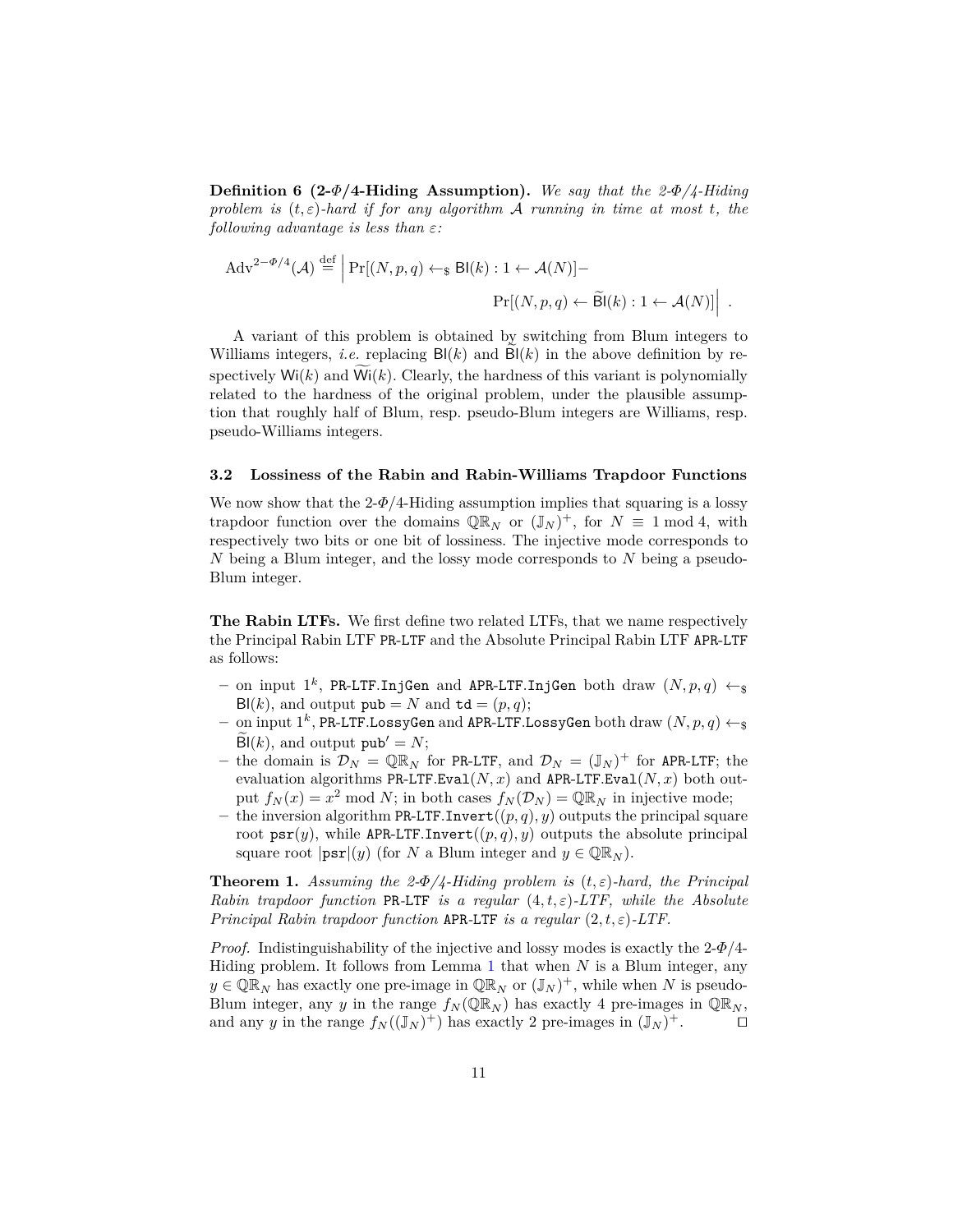**The Rabin-Williams LTFs.** The PR-LTF and APR-LTF LTFs can be straightforwardly extended to what we call the Principal Rabin-Williams LTF PRW-LTF and Absolute Principal Rabin-Williams LTF APRW-LTF as follows:

- **–** on input 1 *k* , PRW-LTF*.*InjGen and APRW-LTF*.*InjGen both draw a random Williams integer  $(N, p, q) \leftarrow_{\mathbb{S}} W(i,k)$ , and output pub = *N* and td =  $(p, q)$ ;
- **–** on input 1 *k* , PRW-LTF*.*LossyGen and APRW-LTF*.*LossyGen both draw a random pseudo-Williams integer  $(N, p, q) \leftarrow_{\S} Wi(k)$  and output pub' = *N*;
- **–** the domain of PRW-LTF is D*<sup>N</sup>* = {1*,* −1*,* 2*,* −2} × QR*<sup>N</sup>* , while the domain of APRW-LTF is  $\mathcal{D}_N = \{1, -1, 2, -2\} \times (\mathbb{J}_N)^+$ ; the evaluation algorithms PRW-LTF.Eval( $N$ ,  $(\alpha, x)$ ) and APRW-LTF.Eval( $N$ ,  $(\alpha, x)$ ) compute the function  $f_N(\alpha, x) = \alpha x^2 \mod N$ ; in both cases  $f_N(\mathcal{D}_N) = \mathbb{Z}_N^*$  in injective mode;
- **–** algorithm PRW-LTF*.*Invert((*p, q*)*, y*) computes the principal tweaked square root  $\text{psr}(y)$ , while APRW-LTF.Invert $((p, q), y)$  computes the absolute principal tweaked square root  $|\text{psr}|(y)$  (for *N* a Williams integer and  $y \in \mathbb{Z}_N^*$ ).

<span id="page-11-0"></span>**Theorem 2.** *Under the assumption that Williams and pseudo-Williams integers are* (*t, ε*)*-indistinguishable, the Principal Rabin-Williams trapdoor function* PRW*-*LTF *is a regular* (4*, t, ε*)*-LTF, while the Absolute Principal Rabin-Williams trapdoor function* APRW-LTF *is a regular*  $(2, t, \varepsilon)$ -LTF.

*Proof.* Indistinguishability of the injective and lossy modes is exactly indistinguishability of Williams and pseudo-Williams integers, which follows from the  $2-\Phi/4$ -Hiding assumption and the additional (reasonable) assumption that roughly half of Blum, resp. pseudo-Blum integers, are Williams, resp. pseudo-Williams integers. Injectivity of *f<sup>N</sup>* for both PRW-LTF and APRW-LTF follows directly from Lemma [1](#page-6-0) and the discussion about tweaked square roots in Section [2.](#page-5-0) Assume now that *N* is a pseudo-Williams integer, and let  $y \in f_N(\mathcal{D}_N)$  with  $\mathcal{D}_N = \{1, -1, 2, -2\} \times \mathbb{Q} \mathbb{R}_N$ . We show that *y* has exactly 4 pre-images in  $\mathcal{D}_N$ , which will establish that PRW-LTF is 4-to-1 on  $\mathcal{D}_N$ . Let  $(\alpha, x) \in \mathcal{D}_N$  be such that  $\alpha x^2 = y \mod N$ . Then by Lemma [1,](#page-6-0) *y* has at least 4 pre-images in  $\mathcal{D}_N$ , all with the same tweak  $\alpha$ . Assume that *y* has an extra pre-image  $(\alpha', x') \in \mathcal{D}_N$  with  $\alpha' \neq \alpha$ . Note that when  $N = pq$  is a pseudo-Williams integer (*i.e.*  $p \equiv 5 \mod 8$ ) and  $q \equiv 1 \mod 8$ , the pairs of Legendre symbols  $(\left(\frac{\alpha}{p}\right), \left(\frac{\alpha}{q}\right))$  for  $\alpha = 1, -1, 2$ , and −2 are respectively (1*,* 1), (1*,* 1), (−1*,* 1) and (−1*,* 1). Hence it must be that  $\alpha' = -\alpha$ , so that  $x^2 = -(x')^2 \mod N$ . Let *a* be any square root of −1 modulo *N*. Since  $a^2 = -1 \mod N$ , we observe (denoting  $p = 8p' + 5$  and  $q = 8q' + 1$ ) that:

$$
\left(\frac{a}{p}\right) \equiv a^{\frac{p-1}{2}} \equiv a^{\frac{8p'+4}{2}} \equiv (-1)^{2p'+1} \equiv -1 \mod p
$$
  

$$
\left(\frac{a}{q}\right) \equiv a^{\frac{q-1}{2}} \equiv a^{\frac{8q'}{2}} \equiv (-1)^{2q'} \equiv 1 \mod q,
$$

so that  $a \in \overline{\mathbb{J}}_N$ . Hence, we have that  $x^2 = (ax')^2 \mod N$ , with  $x, x' \in \mathbb{QR}_N$ . Yet by Lemma [1,](#page-6-0) one should have  $ax' \in \mathbb{QR}_N$  as well, which is impossible since  $a \in \overline{\mathbb{J}}_N$ . Hence *y* has exactly 4 pre-images in  $\mathcal{D}_N$ .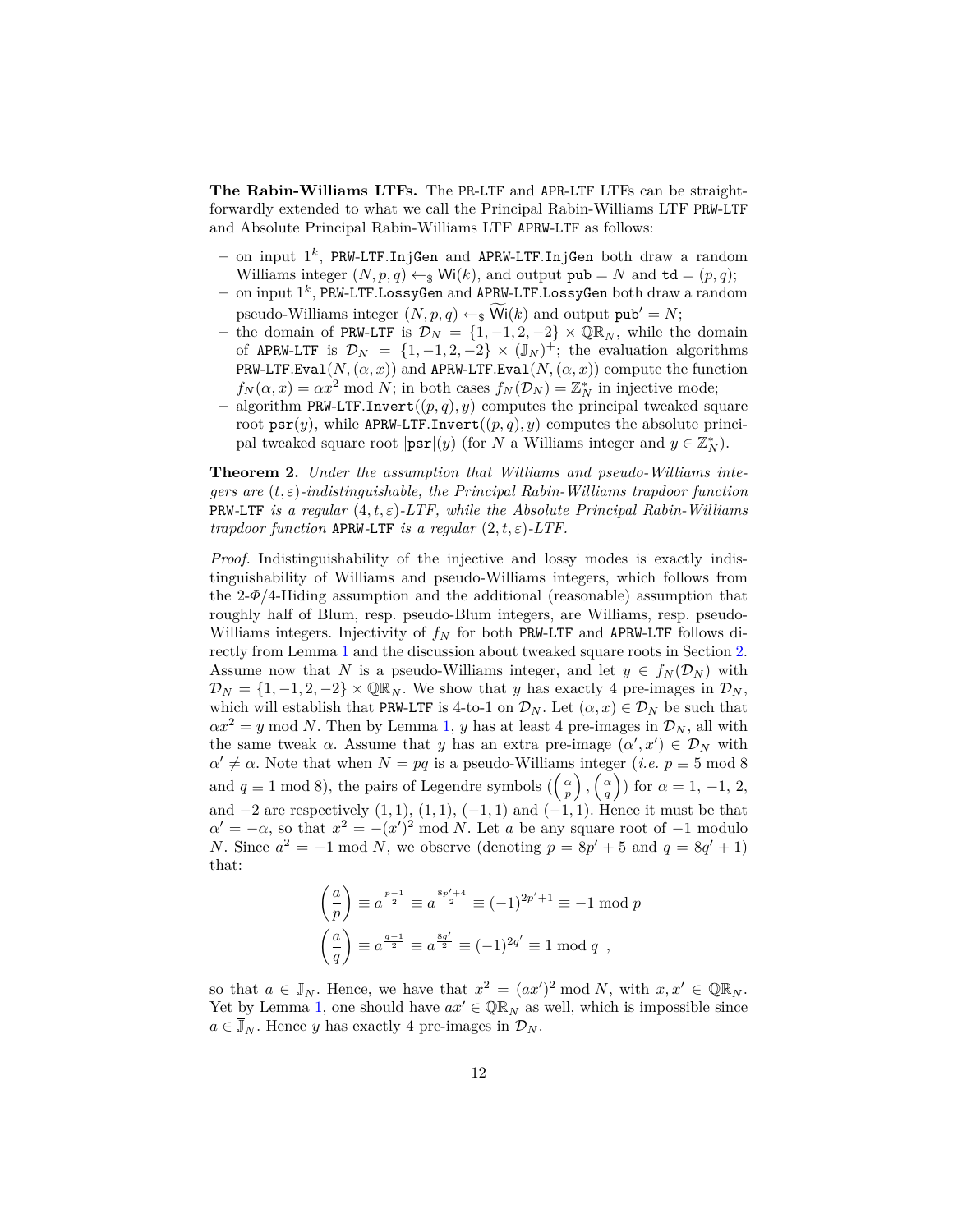The proof that APRW-LTF is 2-to-1 on  $\mathcal{D}_N = \{1, -1, 2, -2\} \times (\mathbb{J}_N)^+$  is very similar. See the full version of the paper  $[30]$ .

## <span id="page-12-0"></span>**4 Application to Rabin-Williams Signatures**

There are two very close ways to define deterministic Rabin-Williams FDH signatures, called principal and |principal| in the terminology of Bernstein [\[7\]](#page-16-7). We will use the name *Absolute Principal* Rabin-Williams signatures for the latter in this paper. Before defining precisely these schemes, we stress that the exact definition of the verification algorithm is important, especially with respect to how a forgery is defined (since a forgery is exactly a string which is accepted by the verification algorithm). Hence, to be more precise, we will define in total four "real" signature schemes: Principal Rabin-Williams (PRW), Absolute Principal Rabin-Williams (APRW), as well as two slightly different variants that we call PRW<sup>∗</sup> and APRW<sup>∗</sup> , which differ from respectively PRW and APRW only in their verification algorithm. We will also define a "theoretical" scheme PRW∗∗ where the verification algorithm is inefficient (this will be necessary to establish a clean security reduction). For the five schemes, the signing algorithm first hashes the message  $h = H(m)$ ; then, for the PRW, PRW<sup>\*</sup>, and PRW<sup>\*\*</sup> schemes, the signing algorithm returns the principal tweaked square root of  $h$ , whereas for the APRW and APRW<sup>∗</sup> schemes, the signing algorithm returns the absolute principal tweaked square root of *h*. In all the following, we assume that if *h* is not coprime with *N*, the signing algorithm outputs some fixed signature, *e.g.*  $(1, 1)$ . Since this happens only with negligible probability when *H* is modeled as a random oracle, this does not affect the security analysis.

We now proceed to the formal definition. First, all the schemes share exactly the same key generation algorithm:

**–** (A)PRW(<sup>∗</sup> *,* ∗∗ )*.*KeyGen(1*<sup>k</sup>* ): on input the security parameter 1 *k* , draw uniformly at random  $(N, p, q) \leftarrow$  Wi $(k)$ . Select a hash function  $H : \{0, 1\}^* \rightarrow$  $\mathbb{Z}_N$ . The public key is  $pk = (N, H)$  and the secret key is  $sk = (p, q)$ .

Note that the hash function will usually be selected once for each security parameter *k* and common to all public keys, but this affects the security proof only up to negligible terms, see Bernstein [\[7\]](#page-16-7).

The signing algorithm for PRW, PRW<sup>∗</sup>, and PRW<sup>∗∗</sup> on one hand, and for APRW and APRW<sup>∗</sup> on the other hand, are the same, and are defined as follows:

- $P(\mathbb{R}^n) = P(\mathbb{R}^n) \cdot \mathbb{R}^n$  is a message *m*, compute  $h = H(m)$ , and output the principal tweaked square root  $\sigma = (\alpha, s) = \text{psr}(h)$ .
- **–** APRW(<sup>∗</sup> )*.*Sig(sk*, m*): To sign a message *m*, compute *h* = *H*(*m*), and output the absolute principal tweaked square root  $\sigma = (\alpha, s) = |\text{psr}|(h)$ .

The verification algorithms for the five schemes are very close, and differ only with respect to an additional check on the Jacobi symbol of the signature made for PRW<sup>∗</sup> and APRW<sup>∗</sup> , and on the quadratic residuosity of the signature for PRW∗∗. They are defined as follows: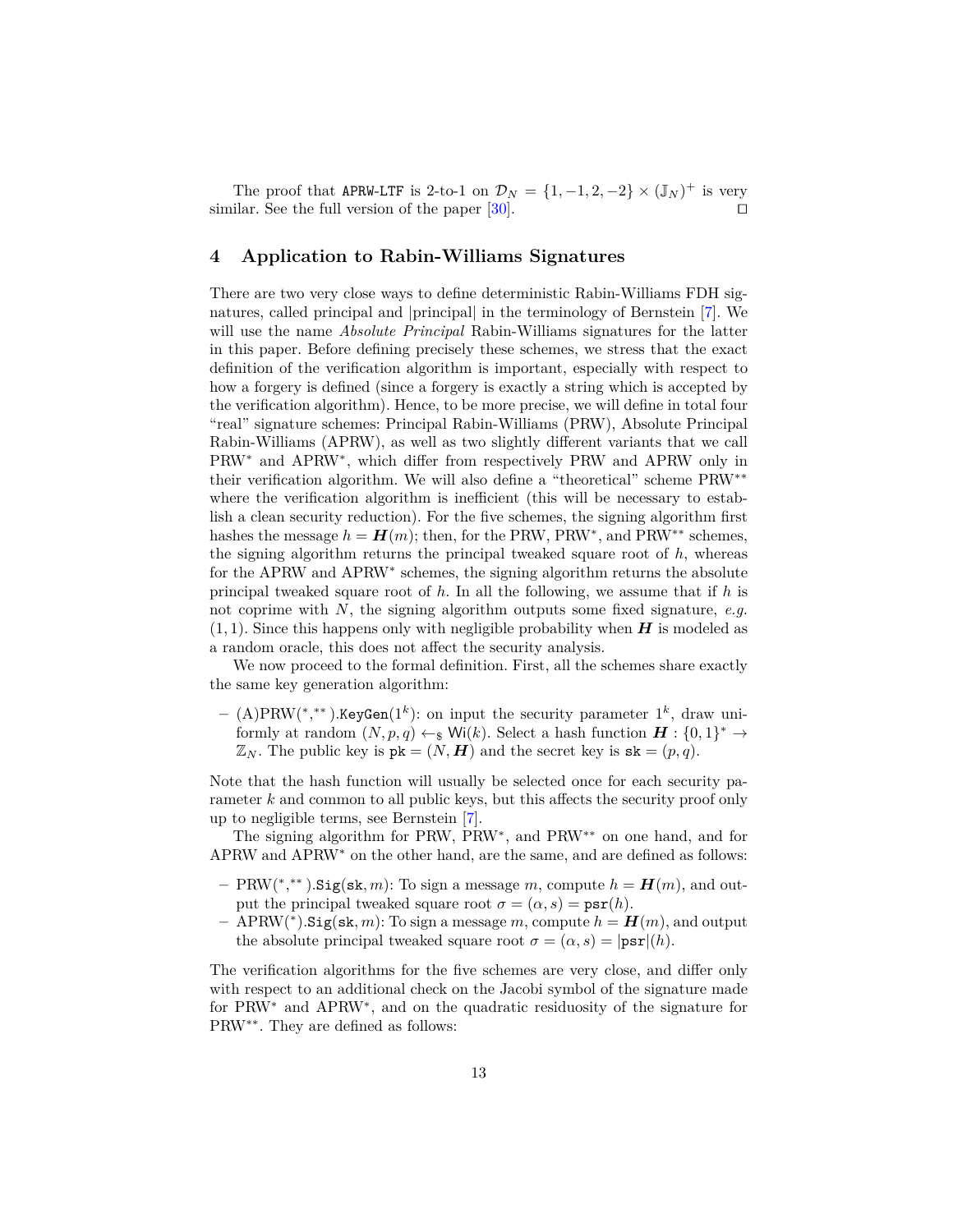$-$  (A)PRW(<sup>\*</sup>,<sup>\*\*</sup>).Ver(pk, *m*, *σ*): To check a purported signature *σ* = (*α*, *s*) on message *m*, first ensure that  $s \in S$ , and then check that  $\alpha s^2 = H(m) \text{ mod } N$ . Accept if this holds, and reject otherwise;

where the set *S* is defined as:

- 
$$
S = \mathbb{Z}_N^*
$$
 for PRW,  $S = \mathbb{J}_N$  for PRW<sup>\*</sup>, and  $S = \mathbb{QR}_N$  for PRW<sup>\*\*</sup>;  
-  $S = (\mathbb{Z}_N^*)^+$  for APRW and  $S = (\mathbb{J}_N)^+$  for APRW<sup>\*</sup>.

Note that the verification algorithm is (presumably) inefficient for PRW∗∗ since it needs to decide whether the signature is indeed the principal square root, *i.e.* a quadratic residue.

The following claims are straightforward:

- **–** in PRW, each message has exactly four valid signatures:
- $(\alpha, s_1) = |\text{psr}|(H(m)), (\alpha, -s_1), \text{ and } (\alpha, s_2), (\alpha, -s_2) \text{ with } s_2 \in (\overline{\mathbb{J}}_N)^+;$ **–** in PRW<sup>∗</sup> , each message has exactly two valid signatures:
- $(\alpha, s) = |\text{psr}|(H(m))$  and  $(\alpha, -s);$
- **–** in PRW∗∗, each message has a unique valid signature: (*α, s*) = psr(*H*(*m*));
- **–** in APRW, each message has exactly two valid signatures:
	- $|\text{psr}|(\textbf{H}(m))$  and  $(\alpha, s_2)$  with  $s_2 \in (\overline{\mathbb{J}}_N)^+;$
- **–** in APRW<sup>∗</sup> , each message has a unique valid signature: |psr|(*H*(*m*)).

We now relate the security of PRW, PRW<sup>∗</sup>, and PRW<sup>∗∗</sup> on one hand, and APRW and APRW<sup>∗</sup> on the other hand.

<span id="page-13-0"></span>**Lemma 2.** *The security of PRW, PRW*<sup>∗</sup> *and PRW*∗∗ *on one hand, and APRW and APRW*<sup>∗</sup> *on the other hand, is related as depicted in Figure [1,](#page-14-0) where an arrow labeled*  $(t, f(\varepsilon))$  *from scheme A to scheme B means that if scheme A is*  $(t, \varepsilon, q_h, q_s)$ -EUF-CMA secure in the ROM, then scheme B is  $(t', f(\varepsilon), q_h, q_s)$ -*EUF-CMA* secure for  $t' \simeq t$ .

*Proof.* See the full version of the paper  $[30]$ .

Hence, one can see that PRW and PRW<sup>∗</sup> on one hand, and APRW and APRW<sup>∗</sup> on the other hand, have the same security up to a factor 2. In other words, omitting the additional check on the Jacobi symbol has negligible impact on security. Since computing a Jacobi symbol might be costly (in particular, it is more expensive than modular squaring), we see that PRW and APRW are superior in terms of security/efficiency trade-off.

<span id="page-13-1"></span>In the following, we give a tight reduction for PRW∗∗ and APRW<sup>∗</sup> from the 2-*Φ*/4-Hiding assumption, which extends to PRW and APRW by Lemma [2.](#page-13-0) It is easy to see that the PRW∗∗, resp. APRW<sup>∗</sup> signature scheme is exactly the instantiation of the generic TDF-FDH scheme recalled in Section [2.4](#page-8-0) with PRW-LTF, resp. APRW-LTF. In order to conclude about the security of these schemes, we appeal to the main result of [\[22\]](#page-17-3). This theorem was originally stated for trapdoor *permutations*, but it can be straightforwardly extended to trapdoor functions such that  $\mathcal{D}_{\text{pub}}$  and  $f_{\text{pub}}(\mathcal{D}_{\text{pub}})$  are efficiently samplable.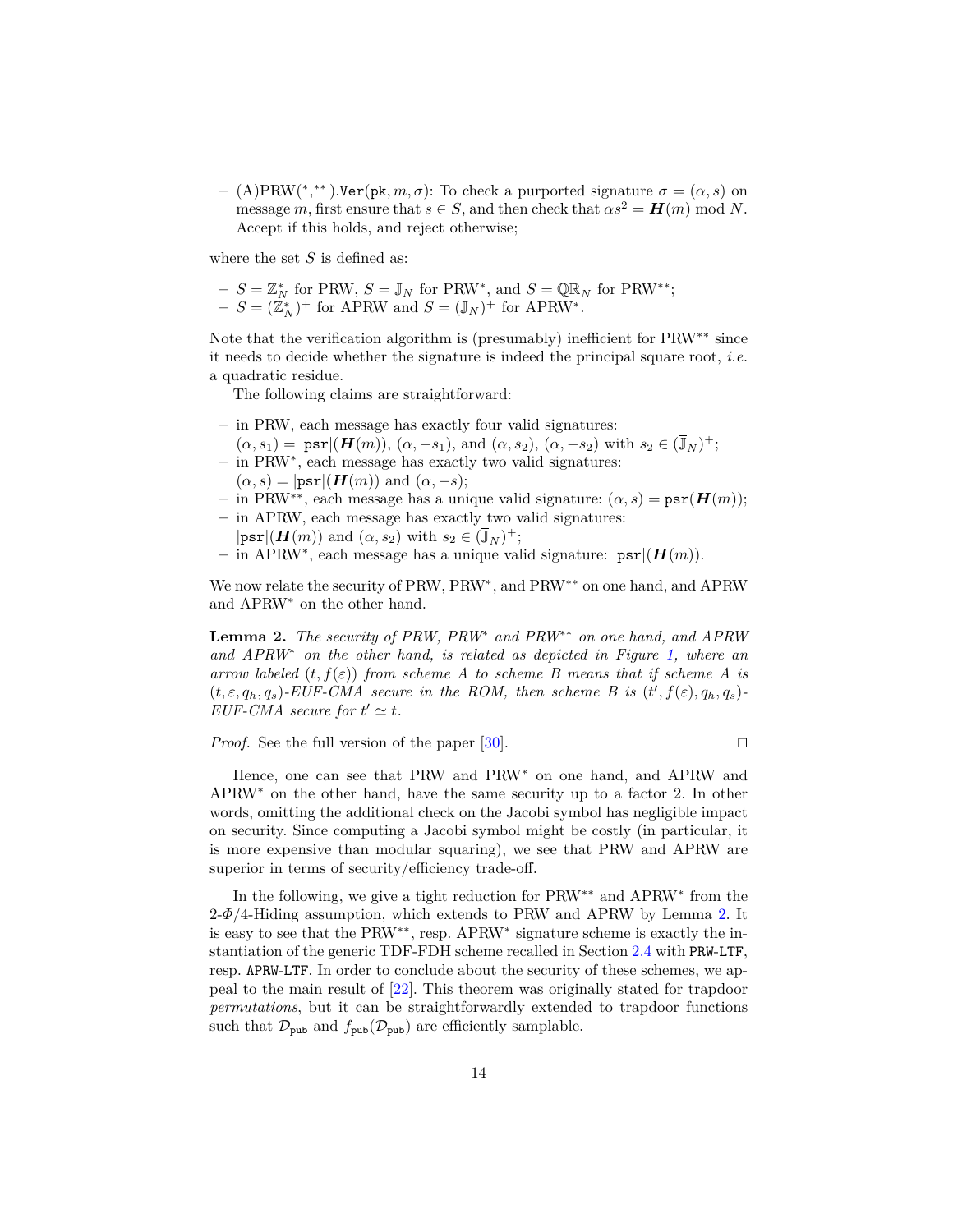

<span id="page-14-0"></span>**Fig. 1.** Set of reductions proved in Lemma [2.](#page-13-0) An arrow labeled  $(t, f(\varepsilon))$  from scheme A to scheme B means that if scheme A is  $(t, \varepsilon, q_h, q_s)$ -EUF-CMA secure in the ROM, then scheme B is  $(t', f(\varepsilon), q_h, q_s)$ -EUF-CMA secure for  $t' \simeq t$ . The reduction from  $2-\Phi/4$ -Hiding to breaking PRW<sup>\*\*</sup> and APRW<sup>\*</sup> is Theorem [4.](#page-14-1)

**Theorem 3** ([\[22\]](#page-17-3)). *Assume* LTF *is a regular*  $(\ell, t', \varepsilon')$ -LTF for  $\ell \geq 2$ *. Then for any*  $(q_h, q_s)$ *, the TDF-FDH signature scheme instantiated with* LTF *is*  $(t, \varepsilon, q_h)$ *qs*)*-EUF-CMA secure in the ROM, where*

$$
\varepsilon = \left(\frac{2\ell - 1}{\ell - 1}\right) \varepsilon' \quad and \quad t = t' - q_h T_{\text{Eval}} \quad ,
$$

*where T*Eval *is the time to run algorithm* Eval *of* LTF*.*

<span id="page-14-1"></span>**Theorem 4.** Assuming the  $2-\Phi/4$ -Hiding problem is  $(t', \varepsilon')$ -hard, then for any  $(q_h, q_s)$ , the PRW<sup>\*\*</sup> signature scheme is  $(t, \varepsilon, q_h, q_s)$ -EUF-CMA secure, where  $\varepsilon = 7\varepsilon'/3$  and  $t = t' - \mathcal{O}(q_h k^3)$ , and the APRW<sup>\*</sup> signature scheme is  $(t, \varepsilon, q_h, q_s)$ *EUF-CMA secure, where*  $\varepsilon = 3\varepsilon'$  *and*  $t = t' - \mathcal{O}(q_h k^3)$ *.* 

*Proof.* This follows directly from Theorems [2](#page-11-0) and [3](#page-13-1) (noting that  $\mathbb{QR}_N$  and  $(\mathbb{J}_N)^+$ are efficiently samplable). Combined with Lemma [2,](#page-13-0) this yields tight security reductions for PRW and APRW (see Figure [1](#page-14-0) for a clear picture).  $\Box$ 

*Remark 2.* The global security reduction from the 2-*Φ*/4-Hiding assumption to breaking the signature scheme is slightly looser for PRW (factor 28*/*3) than for APRW (factor  $6 = 18/3$ ). We also remark that a PRW signature oracle is (potentially) slightly more powerful than an APRW signature oracle because it reveals some non-trivial information regarding the quadratic residuosity of the square roots of the hash of the message (whereas this information, which is unnecessary for verifying signatures, is "canceled" in an APRW signature oracle). Since APRW signatures are not more costly than PRW signatures (and even slightly more communication efficient), these two observations make a case in favor of APRW signatures.

As explained in [\[22\]](#page-17-3), these results can be extended to PSS-R [\[6\]](#page-16-11), allowing a smaller overhead of the randomized signature under the 2-*Φ*/4-Hiding assumption. It seems also likely (though we have not checked the details) that the same techniques can be used to prove a tight security reduction from the 2-*Φ*/4-Hiding assumption for Rabin-Williams Partial Domain Hash signatures [\[13,](#page-16-12) [17\]](#page-17-17).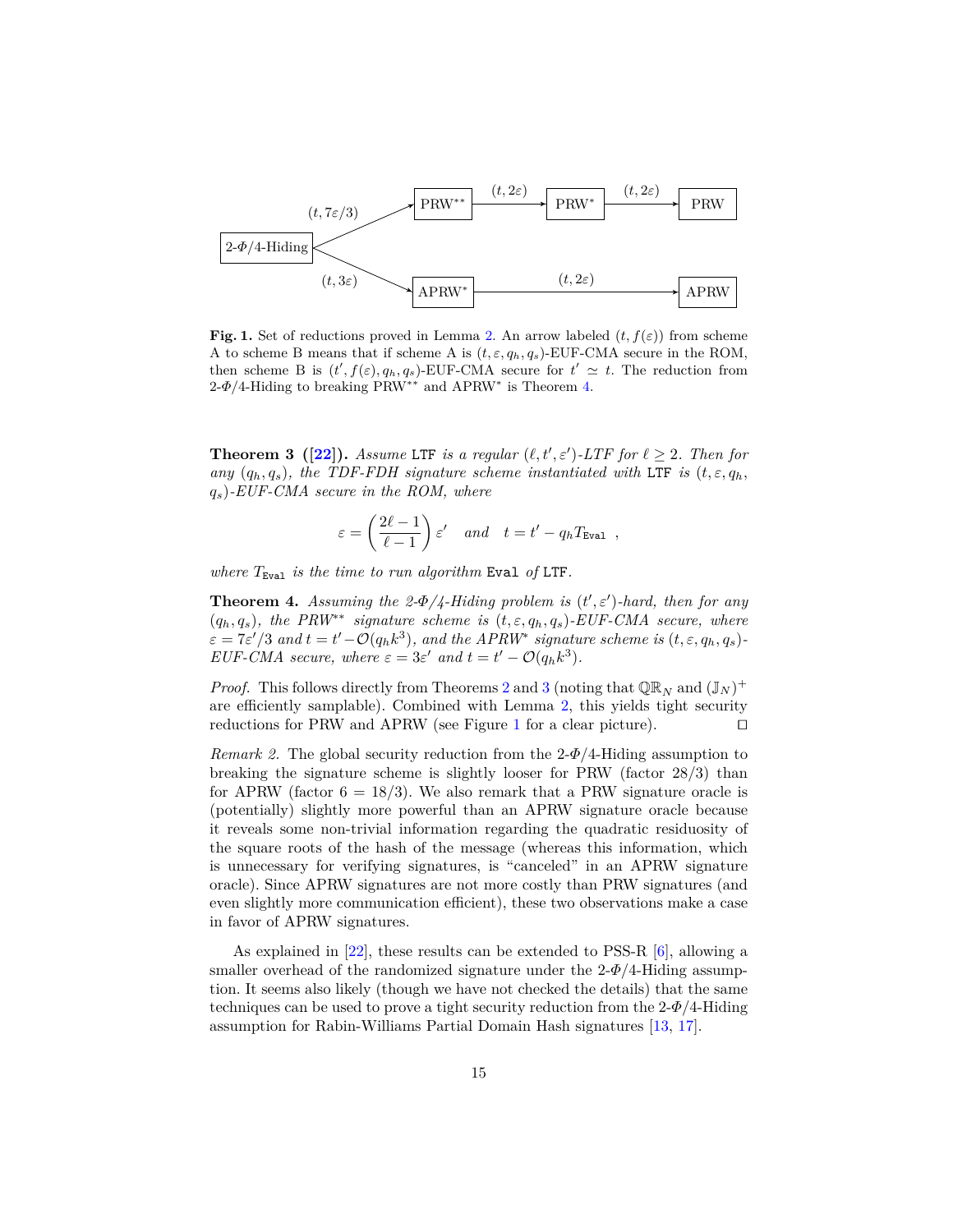# <span id="page-15-0"></span>**5 Extending the Coron-Kakvi-Kiltz Meta-reduction Result**

In this section, we complete the picture of the security of FDH signatures by extending Coron's meta-reduction result [\[11\]](#page-16-5) as corrected by Kakvi and Kiltz [\[22\]](#page-17-3). In a nutshell, this result says that if a trapdoor function TDF is certified, then any reduction from inverting the trapdoor function to breaking the EUF-CMA security of the TDF-FDH signature scheme must lose a factor *q<sup>s</sup>* (the maximal number of signature queries made by the forger) in its time-to-success ratio. The theorem below extends this to trapdoor functions which are not necessarily certified, assuming that TDF is gap one-way. The proof is straightforwardly adapted from the one of  $[11, 22]$  $[11, 22]$  $[11, 22]$ : when simulating the forger, the meta-reduction checks as a preliminary step that the public key received from the reduction contains a parameter pub which defines an injective function. When TDF is certified, this can be done efficiently by the meta-reduction itself. In the variant below, the meta-reduction uses a Certify oracle for this step, hence breaking the gap one-wayness (rather than classical one-wayness) of the trapdoor function.

<span id="page-15-1"></span>**Theorem 5.** Let TDF be a trapdoor function. Let  $t_R, \varepsilon_R, n, \varepsilon_F, q_h, q_s$  be functions *of the security parameter with*  $q_h > q_s$ . Assume there exists a reduction  $\mathcal R$  *which*  $(t_R, \varepsilon_R, n, \varepsilon_F, q_h, q_s)$ -reduces breaking the one-wayness of TDF to breaking EUF-*CMA security of the TDF-FDH signature scheme. Then there exists a metareduction* M *which*  $(t_M, \varepsilon_M, n)$ *-breaks the gap one-wayness of* TDF, *where:* 

$$
t_M \le (n+1)t_R
$$
  

$$
\varepsilon_M \ge \varepsilon_R - \varepsilon_F \cdot \frac{n \cdot \exp(-1)}{q_s} \left(1 - \frac{q_s}{q_h}\right)^{-1}
$$

*.*

*Proof.* A precise definition of a (black-box) reduction and a sketch of the proof are provided in the full version of the paper [\[30\]](#page-17-16).  $\Box$ 

*Remark 3.* Theorem [5](#page-15-1) above can be straightforwardly extended to any noninteractive computational problem which is hard relative to a Certify oracle (instead of the one-wayness of the underlying trapdoor function).

**Consequences for RSA and Rabin-Williams FDH Signatures.** We know by Theorem 8 of [\[22\]](#page-17-3) that RSA-FDH with public exponents  $e < N^{1/4}$  has a tight security reduction from the  $\Phi$ -Hiding assumption. By Theorem 7 of [\[22\]](#page-17-3) we also know that RSA-FDH with public exponents  $e > N^{1/4}$  cannot have a tight security reduction from the problem of inverting RSA —nor any non-interactive hard problem— since RSA is certified for this class of exponents [\[23\]](#page-17-4). Theorem [5](#page-15-1) above implies that it is unlikely as well that RSA-FDH with  $e < N^{1/4}$  can have a tight security reduction from inverting RSA: unless inverting RSA with the help of an oracle solving the *Φ*-Hiding problem is easy, any reduction from inverting RSA to breaking the EUF-CMA security of RSA-FDH with  $e < N^{1/4}$  must lose a factor *qs*.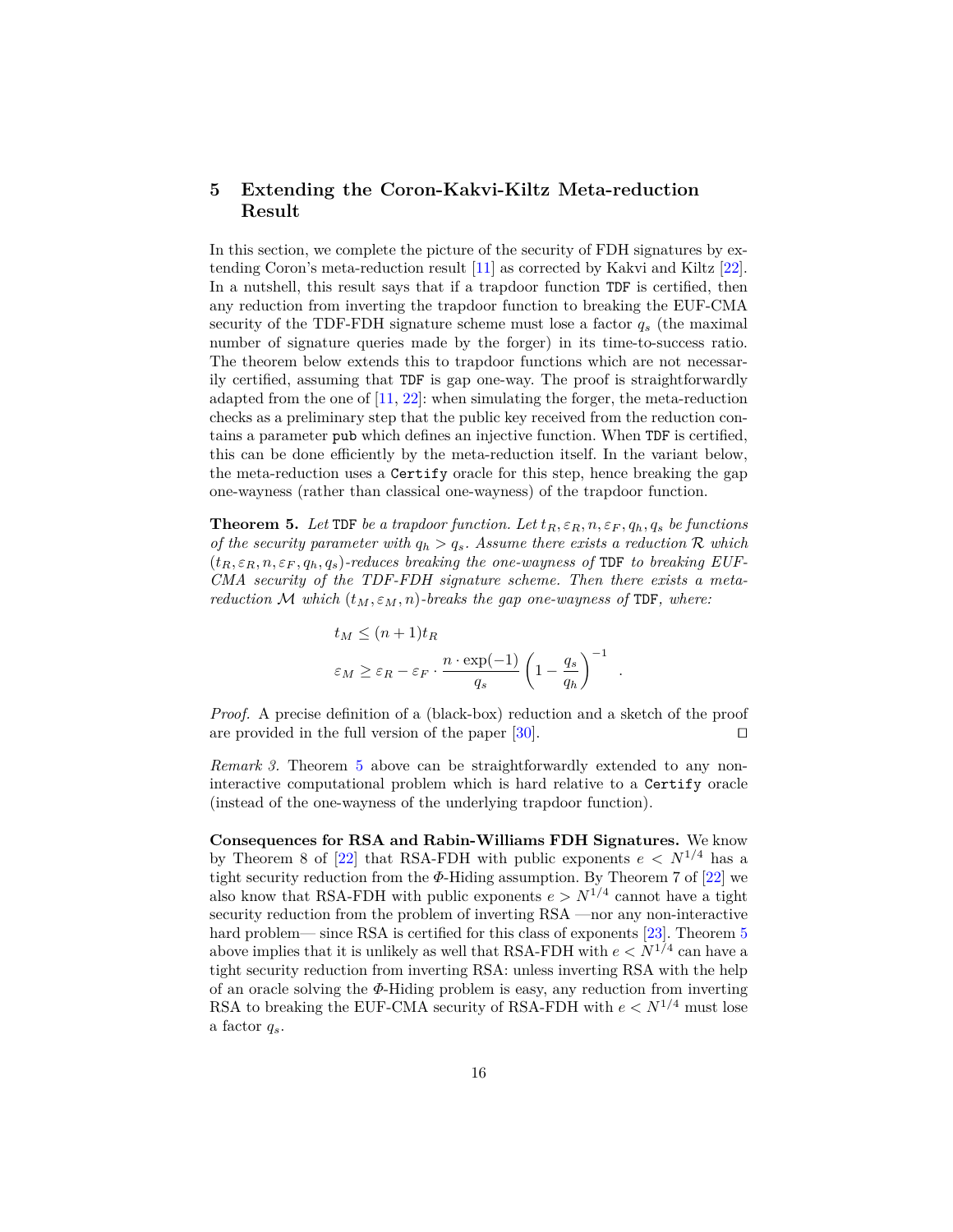This extends to Rabin-Williams FDH signatures as follows: unless computing modular square roots (or equivalently factoring) with the help of an oracle solving the 2-*Φ*/4-Hiding problem is easy, any reduction from factoring to breaking the EUF-CMA security of the PRW and APRW schemes must lose a factor *qs*.

## **References**

- <span id="page-16-8"></span>[1] M. Abdalla, M. Bellare, and P. Rogaway. The Oracle Diffie-Hellman Assumptions and an Analysis of DHIES. In D. Naccache, editor, *Topics in Cryptology - CT-RSA 2001*, volume 2020 of *LNCS*, pages 143–158. Springer, 2001.
- <span id="page-16-1"></span>[2] M. Bellare, Z. Brakerski, M. Naor, T. Ristenpart, G. Segev, H. Shacham, and S. Yilek. Hedged Public-Key Encryption: How to Protect against Bad Randomness. In M. Matsui, editor, *Advances in Cryptology - ASIACRYPT 2009*, volume 5912 of *LNCS*, pages 232–249. Springer, 2009.
- <span id="page-16-2"></span>[3] M. Bellare, D. Hofheinz, and S. Yilek. Possibility and Impossibility Results for Encryption and Commitment Secure under Selective Opening. In A. Joux, editor, *Advances in Cryptology - EUROCRYPT 2009*, volume 5479 of *LNCS*, pages 1–35. Springer, 2009.
- <span id="page-16-4"></span>[4] M. Bellare and P. Rogaway. Random Oracles are Practical: A Paradigm for Designing Efficient Protocols. In *ACM Conference on Computer and Communications Security*, pages 62–73, 1993.
- <span id="page-16-9"></span>[5] M. Bellare and P. Rogaway. Optimal Asymmetric Encryption. In A. D. Santis, editor, *Advances in Cryptology - EUROCRYPT '94*, volume 950 of *LNCS*, pages 92–111. Springer, 1994.
- <span id="page-16-11"></span>[6] M. Bellare and P. Rogaway. The Exact Security of Digital Signatures - How to Sign with RSA and Rabin. In U. M. Maurer, editor, *Advances in Cryptology - EUROCRYPT '96*, volume 1070 of *LNCS*, pages 399–416. Springer, 1996.
- <span id="page-16-7"></span>[7] D. J. Bernstein. Proving Tight Security for Rabin-Williams Signatures. In N. P. Smart, editor, *Advances in Cryptology - EUROCRYPT 2008*, volume 4965 of *LNCS*, pages 70–87. Springer, 2008.
- <span id="page-16-0"></span>[8] A. Boldyreva, S. Fehr, and A. O'Neill. On Notions of Security for Deterministic Encryption, and Efficient Constructions without Random Oracles. In D. Wagner, editor, *Advances in Cryptology - CRYPTO 2008*, volume 5157 of *LNCS*, pages 335–359. Springer, 2008.
- <span id="page-16-3"></span>[9] C. Cachin, S. Micali, and M. Stadler. Computationally Private Information Retrieval with Polylogarithmic Communication. In J. Stern, editor, *Advances in Cryptology - EUROCRYPT '99*, volume 1592 of *LNCS*, pages 402–414. Springer, 1999.
- <span id="page-16-10"></span>[10] D. Coppersmith. Finding a Small Root of a Univariate Modular Equation. In U. M. Maurer, editor, *Advances in Cryptology - EUROCRYPT '96*, volume 1070 of *LNCS*, pages 155–165. Springer, 1996.
- <span id="page-16-5"></span>[11] J.-S. Coron. On the Exact Security of Full Domain Hash. In M. Bellare, editor, *Advances in Cryptology - CRYPTO 2000*, volume 1880 of *LNCS*, pages 229–235. Springer, 2000.
- <span id="page-16-6"></span>[12] J.-S. Coron. Optimal Security Proofs for PSS and Other Signature Schemes. In L. R. Knudsen, editor, *Advances in Cryptology - EUROCRYPT 2002*, volume 2332 of *LNCS*, pages 272–287. Springer, 2002.
- <span id="page-16-12"></span>[13] J.-S. Coron. Security Proof for Partial-Domain Hash Signature Schemes. In M. Yung, editor, *Advances in Cryptology - CRYPTO 2002*, volume 2442 of *LNCS*, pages 613–626. Springer, 2002.